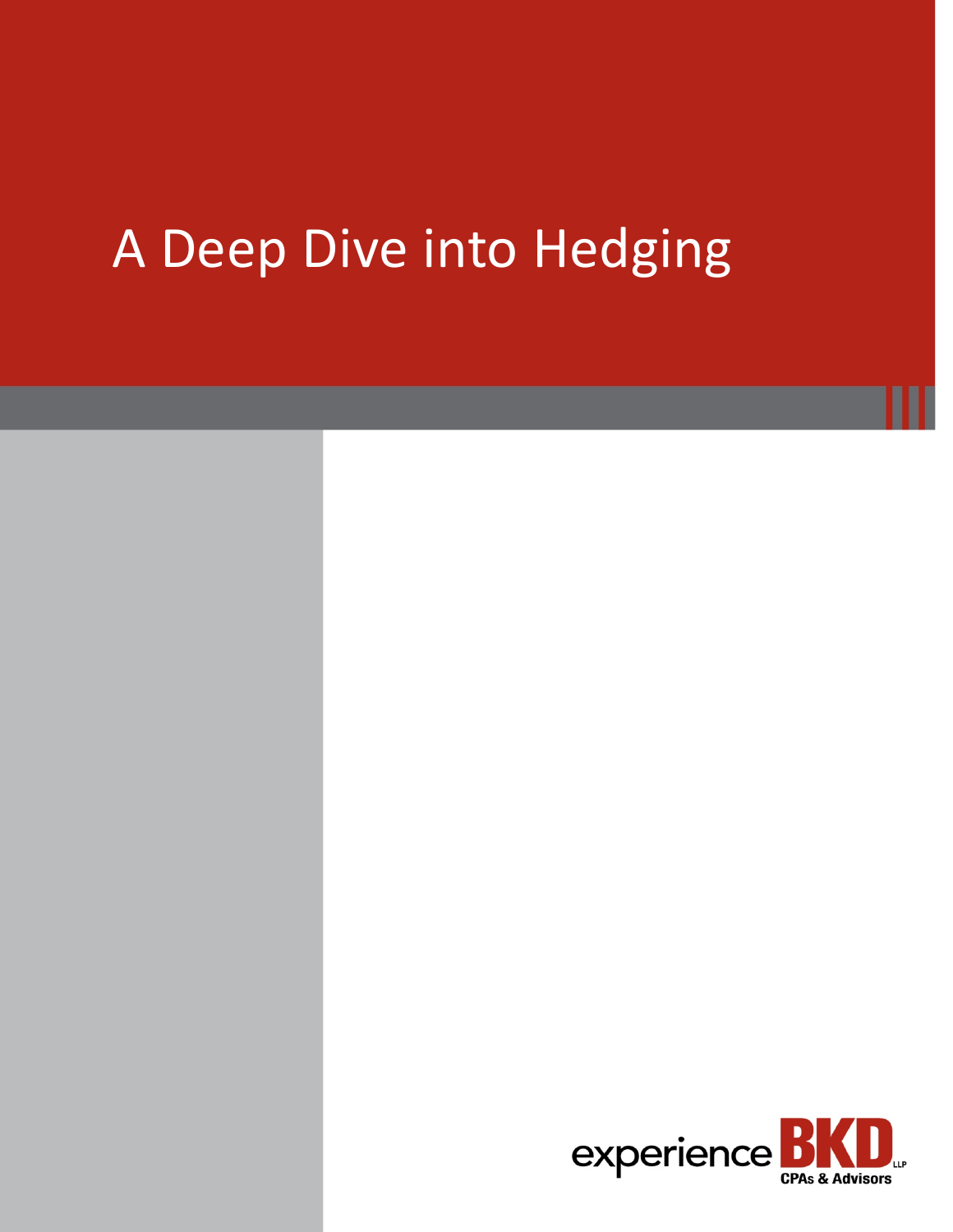| A Deep Dive into Hedging |  |  |
|--------------------------|--|--|
|                          |  |  |

# **Table of Contents**



. . . . . . . . . .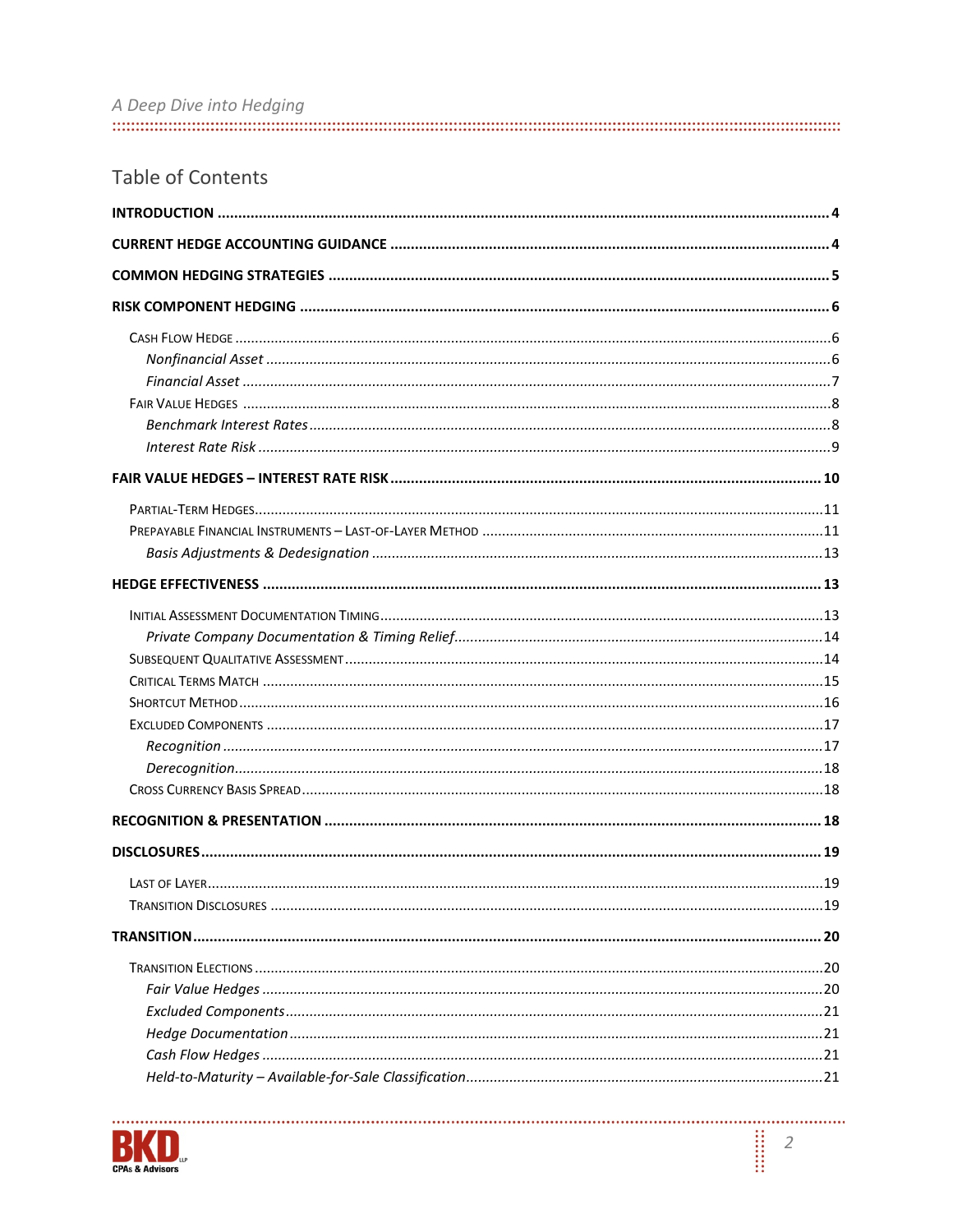|  |  |  |  | A Deep Dive into Hedging |  |
|--|--|--|--|--------------------------|--|
|--|--|--|--|--------------------------|--|

| APPENDIX A - VARIABLE PRICE COMPONENT OF A PURCHASE CONTRACT AS HEDGED ITEM 23                  |  |
|-------------------------------------------------------------------------------------------------|--|
| APPENDIX B-CONTRACTUALLY SPECIFIED COMPONENT IN A NOT-YET-EXISTING CONTRACT  23                 |  |
| APPENDIX C – DOCUMENTATION WHEN THE CRITICAL TERMS OF THE HEDGING INSTRUMENT & HEDGED           |  |
| APPENDIX D - EFFECTIVENESS OF CASH FLOW HEDGE OF A FORECASTED PURCHASE OF INVENTORY WITH A      |  |
| APPENDIX E - ASSESSING EFFECTIVENESS OF A CASH FLOW HEDGE OF A FORECASTED PURCHASE OF INVENTORY |  |

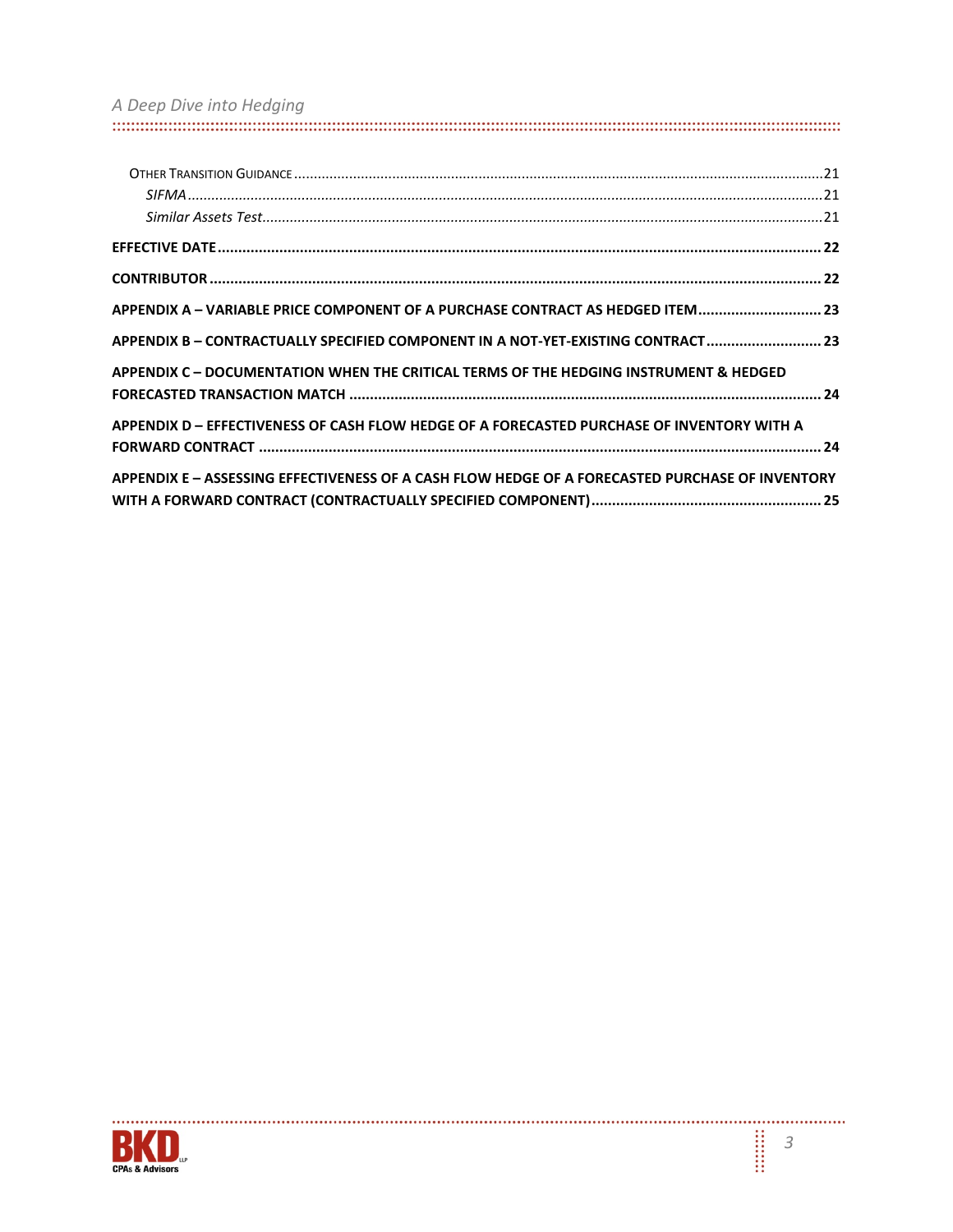## Introduction

In August 2017, the Financial Accounting Standards Board (FASB) released Accounting Standards Update (ASU) 2017-12, *Derivatives and Hedging (Topic 815): Targeted Improvements to Accounting for Hedging Activities*. This is FASB's third attempt in nine years to refresh guidance that financial statement preparers see as overly complicated and difficult for financial statement users in analyzing an entity's risk management activities. Both derivative markets and firms' risk management practices have substantially evolved since the 1998 issuance of Financial Accounting Standards (FAS) No. 133, which contained the first hedging accounting guidance.



The amendments better align hedge accounting with management's risk activities, make targeted changes to reduce the cost and complexity of applying hedge accounting and enhance financial statement understandability through new disclosure and presentation changes. Although the changes do not go as far as some had hoped, there are considerable benefits. Significant documentation relief is offered to private companies. Industries that can benefit the most from these changes include food and agribusiness, oil and gas, insurance and banking. Early adoption is permitted at the start of any interim or annual fiscal period before the standard's effective date.

Any types of items and transactions currently eligible for hedge accounting under Accounting Standards Codification Topic 815 continue to be eligible. The amendments expand the number and types of transactions that qualify for hedge accounting. The new standard does not affect the private company exception that provides a [simplified hedge accounting](https://www.bkd.com/articles/2014/private-company-reporting-simplified-hedge-accounting-for-certain-interest-rate-swaps.htm) method for certain variable to fixed rate interest rate swaps.

*Early adoption may seem attractive with many investment firms pitching new hedging strategies. Company management should carefully review all the facts before choosing a course of action which also includes the optimal time for adoption. BKD can help entities prepare for the new standard by identifying key changes that may have the most effect on existing hedges, assessing potential new hedging strategies and determining transition election and timing.* 

# Current Hedge Accounting Guidance

Hedging is the process of mitigating a company's risk. Under current generally accepted accounting principles (GAAP), derivatives are recorded at fair value with changes in fair value reported in earnings. Hedge accounting is optional and prevents earnings volatility because the derivative's fair value change may be recorded in earnings in a different period than the earnings effect of a forecasted transaction or the derivative's fair value change may be recorded in earnings but the hedged asset or liability may be recorded at amortized cost or at fair value through other comprehensive income (OCI).

To qualify for hedge accounting, a company must complete documentation requirements and prove highly effective offset between the hedging instrument and hedged item through quantitative testing. For qualifying hedges, current GAAP provides special hedge accounting either for the hedging instrument (cash flow hedges) or the hedged item (fair value hedges) to minimize earnings volatility. Hedge accounting involves designating a derivative instrument to a hedged item and then recognizing gains and losses from both items in the same period.

*These amendments primarily affect cash flow and fair value hedges. There are minor revisions to the guidance on net investment hedges.* 

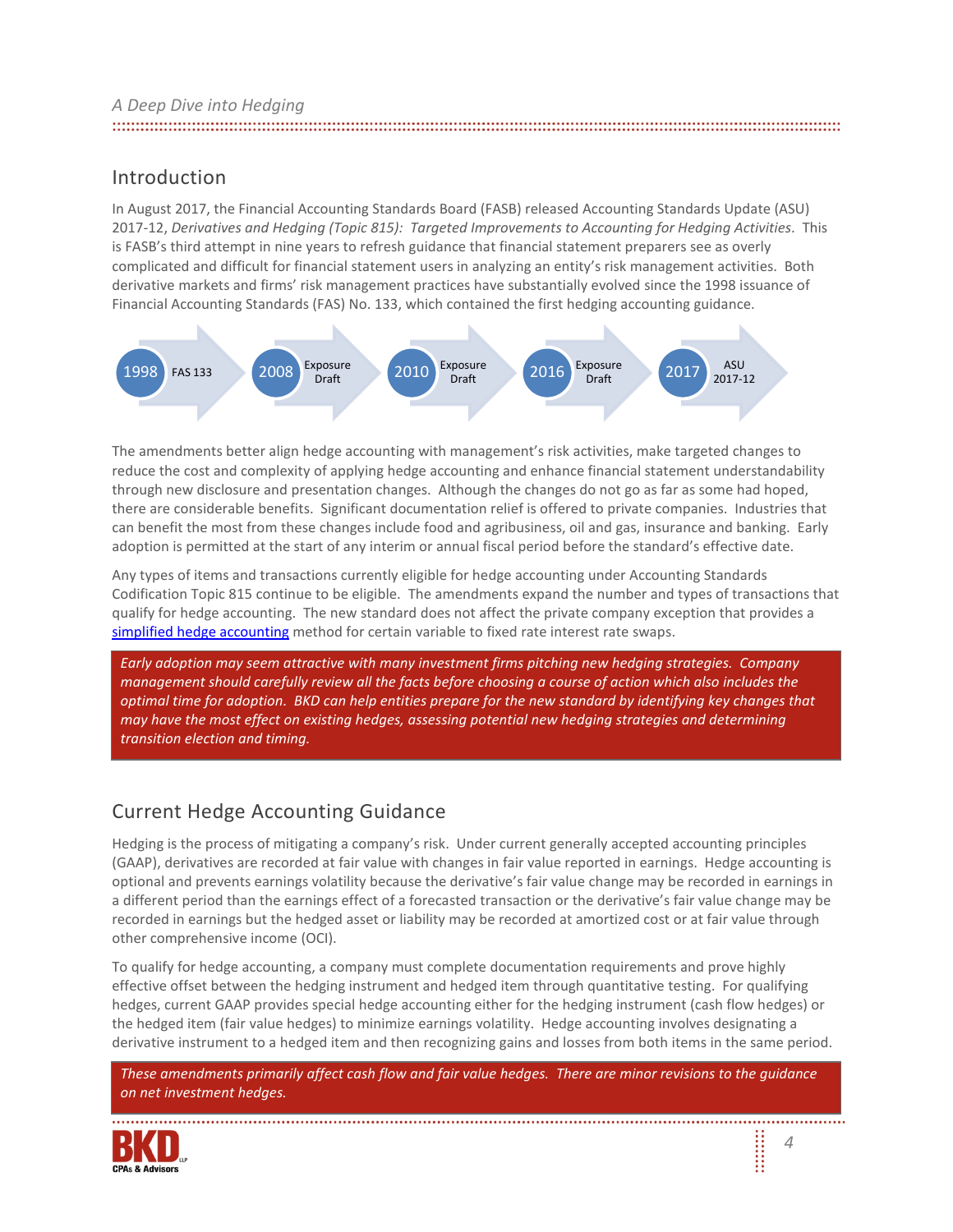# Common Hedging Strategies

|                                            | <b>Hedge of</b><br><b>Nonfinancial Item</b>                | <b>Hedge of</b><br><b>Financial Instrument</b> |
|--------------------------------------------|------------------------------------------------------------|------------------------------------------------|
| Fair<br><b>Value</b><br><b>Hedge</b>       | Hedge of<br>inventory                                      | Swap<br>fixed-rate<br>debt to<br>floating      |
| <b>Cash</b><br><b>Flow</b><br><b>Hedge</b> | Hedge of<br>forecasted<br>purchase or sale<br>of inventory | Swap<br>floating-rate<br>debt to fixed         |

# Current – Component Hedging



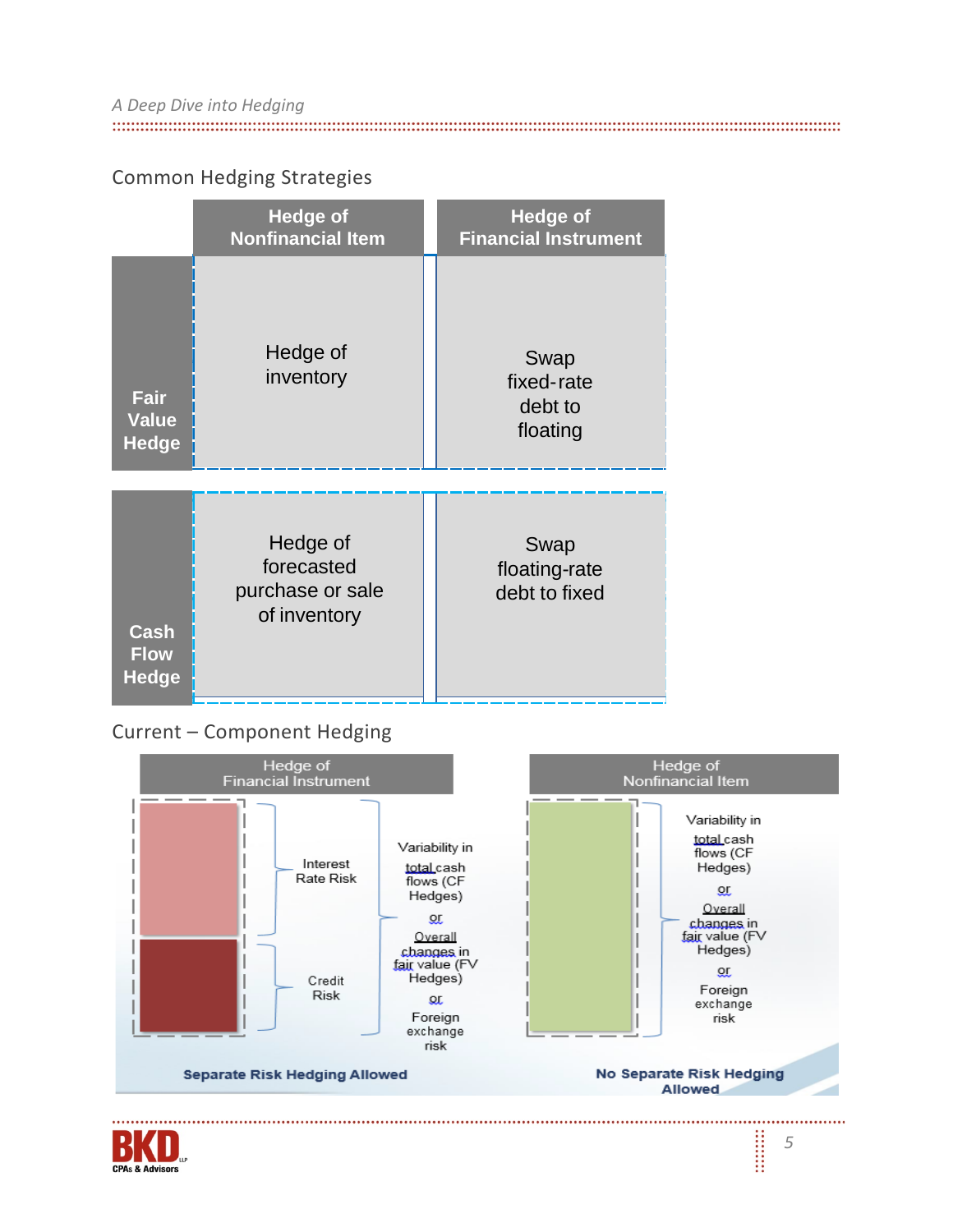# Risk Component Hedging

Current GAAP limits how an entity can designate the hedged risk in hedging relationships. The ASU expands hedge accounting for financial and nonfinancial risk components, *e.g.*, purchases of ingredients and materials for production and operations.

## Cash Flow Hedge

## Nonfinancial Asset

For nonfinancial assets, current GAAP only permits an entity to designate the overall change in price as the hedged risk. However, most entities manage commodity risk on a component basis rather than a total price basis. Contracts for various types of commodities across various industries generally are priced based on a traded commodity index plus or minus a basis differential, which could include items such as transportation costs, quality or grade differentials and local supply and demand factors for the commodity. These basis differentials often create too much variability on a total-price-risk basis to enable an entity to qualify for hedge accounting. This limitation makes hedge accounting hard to achieve or results in earning volatility related to hedge ineffectiveness because an entity is required to incorporate aspects of the total price into the hedging relationship that the entity cannot or chooses not to hedge. As a result, many entities choose not to hedge at all.

The changes in ASU 2017-12 provide benefits such as:

- Easier hedge designation when using multiple suppliers
- Application of a cash flow hedge accounting to a not-yet-existing contract if certain criteria are met

For a cash flow hedge of a nonfinancial asset, an entity could designate as the hedged risk the variability in cash flows attributable to changes in a contractually specified component stated in the contract. Currently only foreign currency (FX) risk can be designated as the hedged risk for a nonfinancial item. This change would allow entities to benefit from hedge accounting for derivatives to offset risk from price changes in ingredients or inventory items, *e.g.*, a tire company's hedging against changes in rubber prices. A contractually specified component is defined as an index or price explicitly referenced in an agreement to purchase or sell a nonfinancial asset other than an index or price calculated or measured solely by reference to an entity's own operations.

*Chatham Financial, a global risk management advisory firm, analyzed the filings of more than 1,500 public companies and determined that hedge accounting was applied in 80 percent of companies that hedged their interest rate risk and 90 percent of those with cash flow currency hedging programs but only 45 percent of companies that hedged commodities exposures.* 

## *Eligibility Criteria*

For existing contracts, determining whether the variability in cash flows attributable to changes in a contractually specified component may be designated as the hedged risk in a cash flow hedge is based on the following:

- If the purchase contract is a derivative in its entirety and an entity applies the normal purchases and normal sales scope exception, any contractually specified component in the contract is eligible to be designated as the hedged risk. If the entity does not apply the normal purchases and normal sales scope exception, no pricing component is eligible to be designated as the hedged risk.
- If the contract is not a derivative in its entirety, *i.e.*, a bifurcated instrument, any contractually specified component remaining in the host contract is eligible to be designated as the hedged risk.

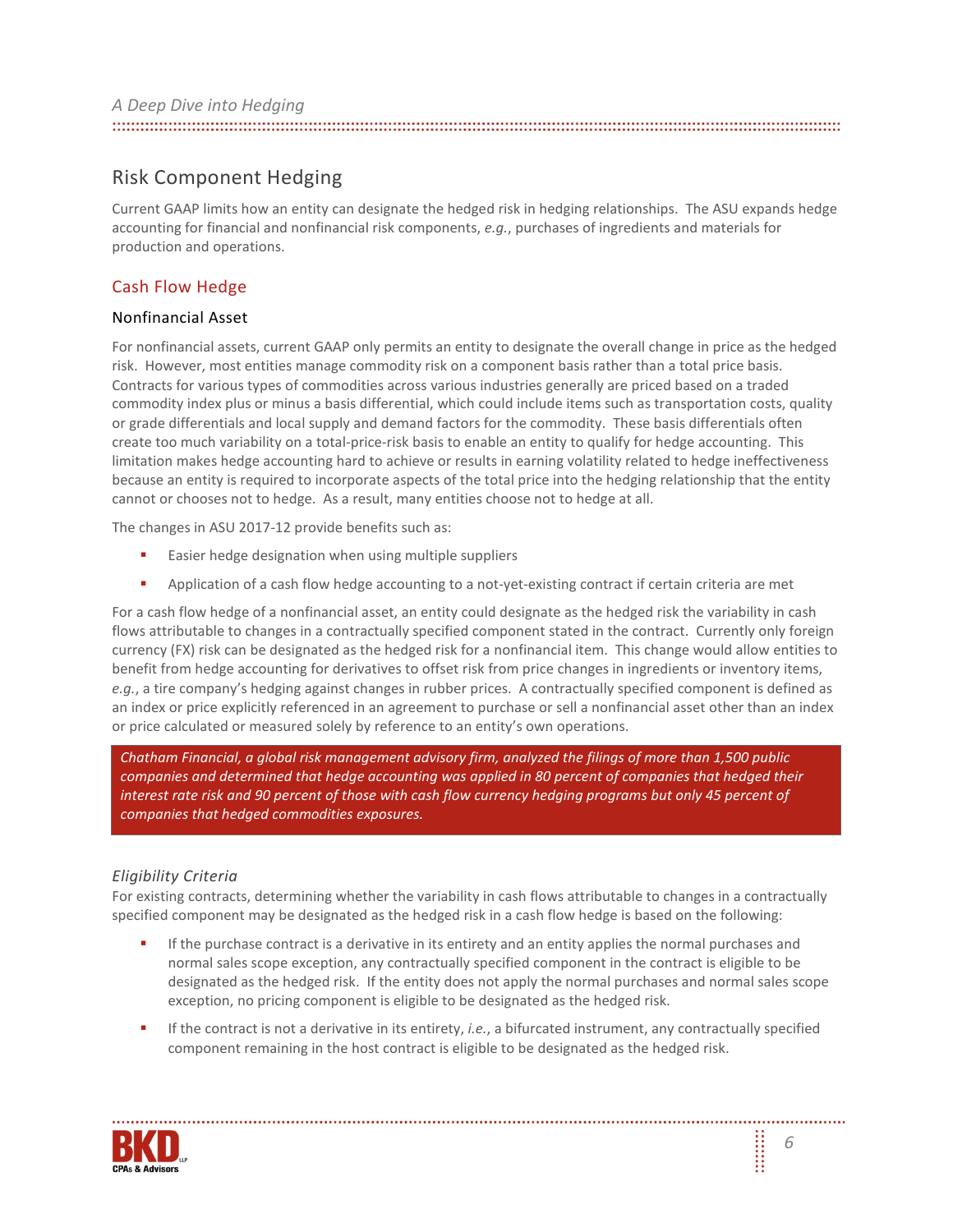The definition of a contractually specified component is considered to be met if the component is explicitly referenced in agreements that support the price at which a nonfinancial asset will be purchased or sold. For example, an entity intends to purchase a commodity in the commodity's spot market. If, as part of the governing agreements of the transaction or commodities exchange, it is noted that prices are based on a predefined formula that includes a specific index and a basis, those agreements may be used to identify a contractually specified component (see [Appendix A\)](#page-22-0).

*Although these changes provide considerable benefit, some manufacturers and energy companies felt FASB could have gone further. In addition to the "contractually specified" components, some preparers wanted to include components that are not contractually specified but where a "market convention" component is used as an underlying basis for determining the overall product's price. Under this approach, a contract exists, but the components to be designated as the hedged item are not contractually specified. This approach would mirror International Financial Reporting Standards language that allows an entity to hedge a risk component that is "separately identifiable and reliably measurable." Many companies felt the "contractually specified" requirement is overly restrictive and limits the ability to take advantage of hedge accounting, e.g., spot or atmarket noncontractual purchases or sales would be ineligible for inclusion in the pool of hedged forecasted transactions.* 

*In the end, FASB felt the relief provided was a big step forward, and concerns about structuring and speculative hedging prevented going as far as the international guidance.* 

#### *Forecasted Transactions – Nonfinancial Assets*

For forecasted transactions, the component actually executed may differ from the contractually specified component originally designated. The standard creates consistency between how a change in the hedged risk is treated for cash flow hedges of both nonfinancial and financial items, such that a change in the designated hedged risk should not result in an automatic dedesignation of the hedging relationship. Under ASU 2017-12, the hedging relationship could be continued if the hedging instrument provided highly effective offset in relation to the revised hedged risk (se[e Appendix B\)](#page-22-1).

*An entity is NOT required to document all the possible hedge risk that might exist in the actual transaction when it occurs. At contract inception, an entity is only required to document the expected hedge risk and perform a single hedge effectiveness assessment based on the hedged risk currently expected to occur in the forecasted transaction.* 

A hedging relationship can be dedesignated, *e.g.*, discontinued at any time. If an entity wishes to change any of the critical terms (other than the designated hedging risk as noted above) of the hedging relationship (including the method designated for use in assessing hedge effectiveness) as documented at inception, an entity must dedesignate the original hedging relationship and then redesignate a new hedging relationship that incorporates the desired changes.

#### Financial Asset

ASU 2017-12 eliminates current GAAP guidance on "benchmark" interest rates for hedges of variable-rate instruments; currently, only variability in cash flows related to one of three defined benchmark interest rates are permitted to be the hedged risk. Under the new rules, for a cash flow hedge of interest rate risk of a variable-rate financial instrument, an entity could designate as the hedged risk the variability in cash flows attributable to the contractually specified interest rate.

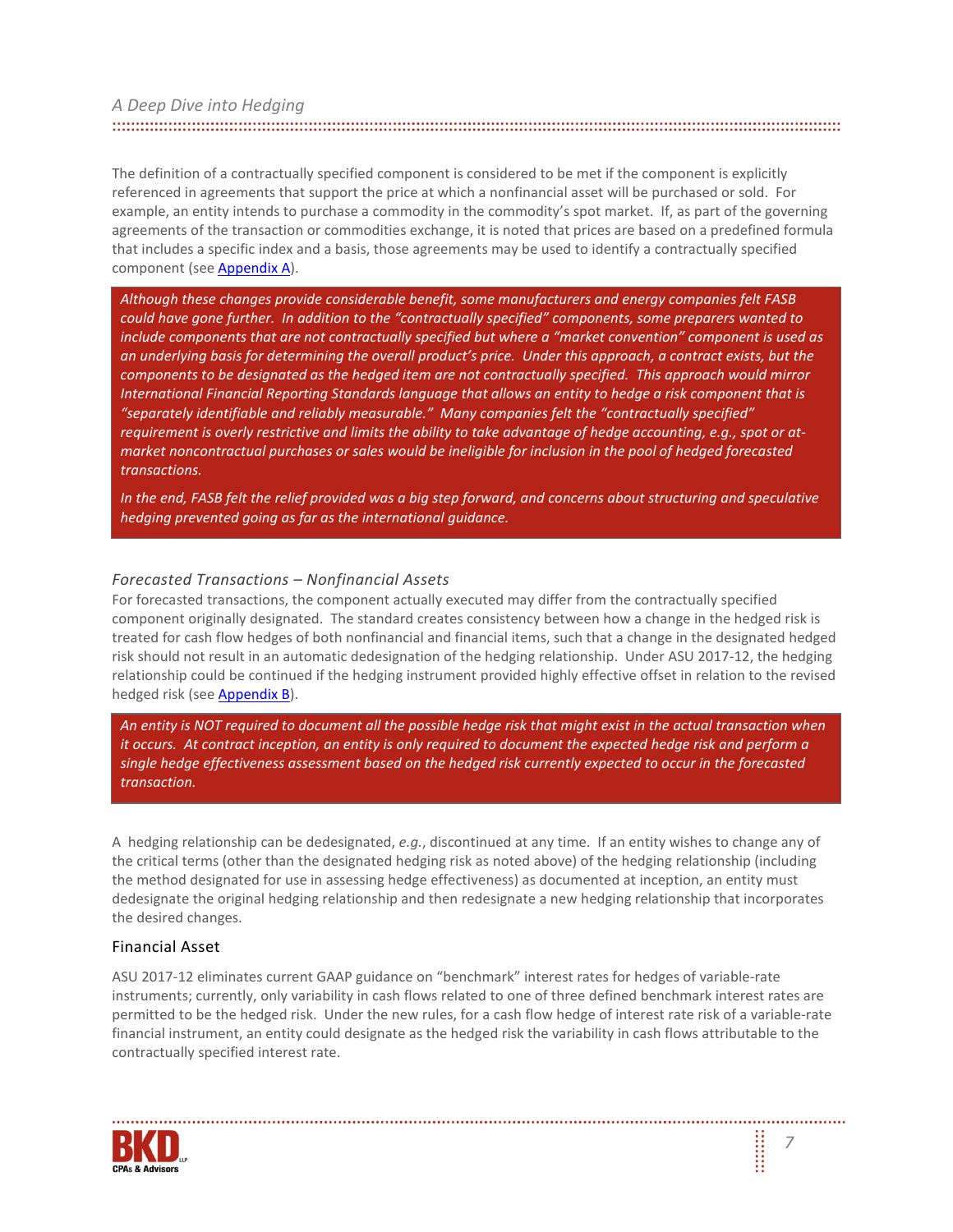#### 

*An entity may designate as the hedged risk only the change in cash flows of the contractually specified interest rate, not an implied rate embedded in the interest rate. For example, if an entity issues variable-rate debt based on its own prime rate, it cannot designate the change in cash flows of the federal funds target rate or Wall Street Journal prime rate as the hedged risk.*

## Fair Value Hedges

Current GAAP limits how an entity measures changes in fair value of the hedged item attributable to interest rate risk in certain fair value hedging relationships. The standard significantly expands derivative strategies eligible for hedge accounting.

#### Benchmark Interest Rates

#### SIFMA

The concept of the benchmark interest rate was created in FASB Statement No. 138, *Accounting for Certain Derivative Instruments and Certain Hedging Activities*, to permit entities to hedge interest rate risk without considering credit risk. Current GAAP defines the term benchmark interest rate based on stringent characteristics and specifically identifies three permissible rates—Direct Treasury Obligations of the U.S. Government (UST), the London Interbank Offered Rate (LIBOR) Swap Rate and the Fed Funds Effective Swap Rate (or Overnight Index Swap [OIS] Rate). FASB fell short of moving to a principles-based approach for determining benchmark rates, instead choosing to add the Securities Industry and Financial Markets Association (SIFMA) Municipal Swap Rate to the list of permitted benchmark rates for hedges of fixed-rate financial instruments.

*Michael Gullette, American Bankers Association's vice president of accounting and financial management, noted, "Banks are active in munis. Banks of all sizes. I think there will be a lot more hedge accounting in the municipal securities arena. This could have a significant impact." Municipal securites held by U.S. chartered banks totaled \$554 billion and credit unions hold an additional \$5 billion, according to Federal Reserve data.* 

Indexes Eligible to Be Designated in a Hedge of Interest Rate Risk



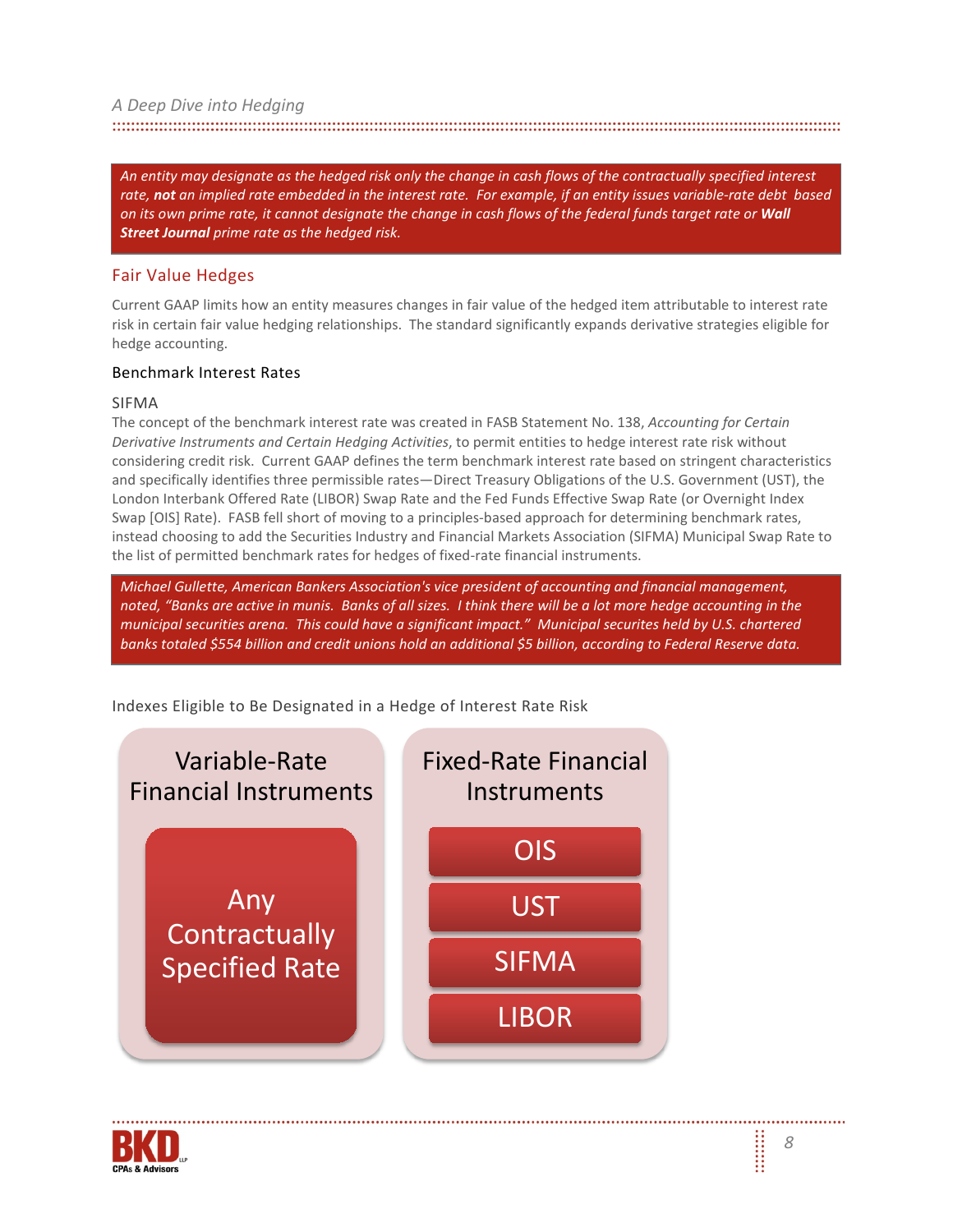#### Interest Rate Risk

ASU 2017-12 updates the guidance for hedging interest rate risk of financial instruments in both fair value and cash flow hedges. The term "interest rate risk" is redefined for the purposes of designating changes in fair value or variability of cash flows attributable to interest rate risk, as follows:

- For variable-rate financial instruments, interest rate risk will be the risk of changes in the hedged item's cash flows attributable to changes in the contractually specified interest rate in the agreement.
- For fixed-rate financial instruments, interest rate risk will be the risk of changes in the hedged item's fair value attributable to changes in the designated benchmark interest rate.

#### *Variable-Rate Instruments*

Under current GAAP, if the explicit index in the variable-rate instrument is a nonbenchmark rate such as a composite prime index, the hedging relationship must include cash flow variability related to changes in all factors (including credit risk). This creates significant complexity in hedging portfolios of prime-based loans—any changes in the portfolio's composition, *i.e.*, the prepayment of old receivables and the origination of new receivables with different credit spreads, could cause the hedging relationship to fall short of the highly effective threshold in subsequent periods and potentially necessitate a dedesignation and redesignation of a new hedging relationship. ASU 2017-12 eliminates the benchmark interest rate concept for hedges of variable-rate financial instruments.

*Contractually specified interest rates are not limited to market benchmark rates. An entity's own prime rate or a*  variable rate set through an auction process qualifies as a contractually specified interest rate when it is the rate *that is explicitly referenced in the variable-rate financial instrument being hedged.* 

#### *Total Coupon Versus Benchmark Rate Coupon Cash Flows*

Under current GAAP, entities must use the total contractual coupon cash flows in determining the fair value change in the hedged item related to interest rate risk. Using the total coupon cash flows can misrepresent hedge effectiveness because it includes credit factors. Under ASU 2017-12, an entity can also use benchmark rate coupon cash flows determined at hedge inception in calculating the fair value change of the hedged item related to interest rate risk.

*Entities can still use total coupon cash flows, i.e., an entity may have a borrowing rate that is close to the benchmark rate and may not want to change its methodology because the effect would not be significant enough to justify the cost of complying with the change.*

#### *Benchmark Coupon*



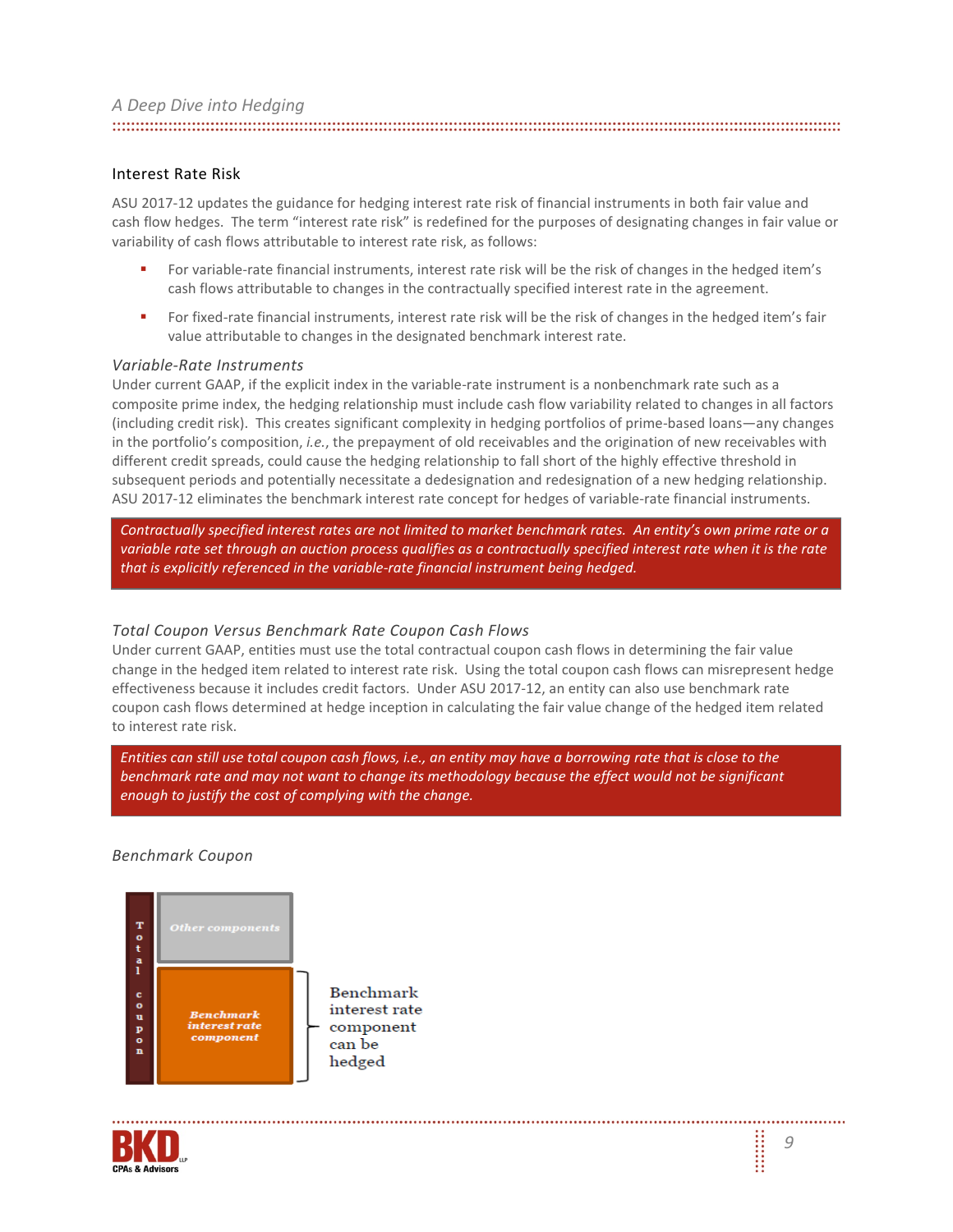| A Deep Dive into Hedging |  |
|--------------------------|--|
|                          |  |

#### *Forecasted Issuances or Purchases of Debt Instruments*

The decision to have different concepts for the designation of interest rate risk hedges for fixed-rate and variablerate financial instruments affects the designation and documentation of hedges of forecasted issuances or purchases of debt instruments (or the instrument's associated coupon payments). For a cash flow hedge of interest rate risk related to a forecasted debt issuance or purchase, an entity would specify the nature of the interest rate risk being hedged as follows:

- For expected issuance or purchase of *fixed-rate debt*, the entity shall designate the variability in cash flows attributable to changes in the benchmark interest rate as the hedged risk.
- For expected issuance or purchase of *variable-rate debt*, the entity shall designate the variability in cash flows attributable to changes in the contractually specified interest rate as the hedged risk.

In some cases, an entity may know in advance if forecasted issuance or purchase will be a fixed- or variable-rate instrument. An entity may not know the final decision until closer to the debt's actual issuance date. When there's uncertainty, an entity can cover its exposure by designating the hedged risk as a rate that will qualify both as a benchmark interest rate (if the instrument ultimately issued is fixed rate) **and** as a contractually specified interest rate (if the instrument is variable rate). For example, if the entity designated the variability of the LIBOR rate as the hedged risk associated with a forecasted debt issuance, that rate will qualify as a benchmark rate if fixed-rate debt was issued and also will qualify as a contractually specified interest rate if variable-rate debt indexed to LIBOR was issued. In both cases, amounts recognized in OCI will not be immediately reclassified to earnings because the hedged cash flows are still probable of occurring.

## Fair Value Hedges – Interest Rate Risk

Historically, fair value hedging has been more restrictive than cash flow hedging. Currently, fair value hedging requires the identified hedged item to be one of the following:

- All of a recognized asset or liability (or unrecognized firm commitment)
- A specific portion of a recognized asset or liability, unrecognized firm commitment or portfolio of similar items
- A portfolio of similar assets or similar liabilities as designated above, "similar assets test"

The portion of a recognized asset or liability must be a percentage of an entire asset or liability, one or more selected cash flows or a put or call option. In a portfolio, the portion must relate to each item in the portfolio. These limitations lead to recognizing hedge ineffectiveness or the inability to achieve hedge accounting.

GAAP limits how an entity measures changes in the fair value of the hedged item attributable to interest rate risk in certain fair value hedging relationships. The standard expands the definition of interest rate risk, making it easier to hedge partial terms of financial instruments or hedge a portfolio of prepayable assets.

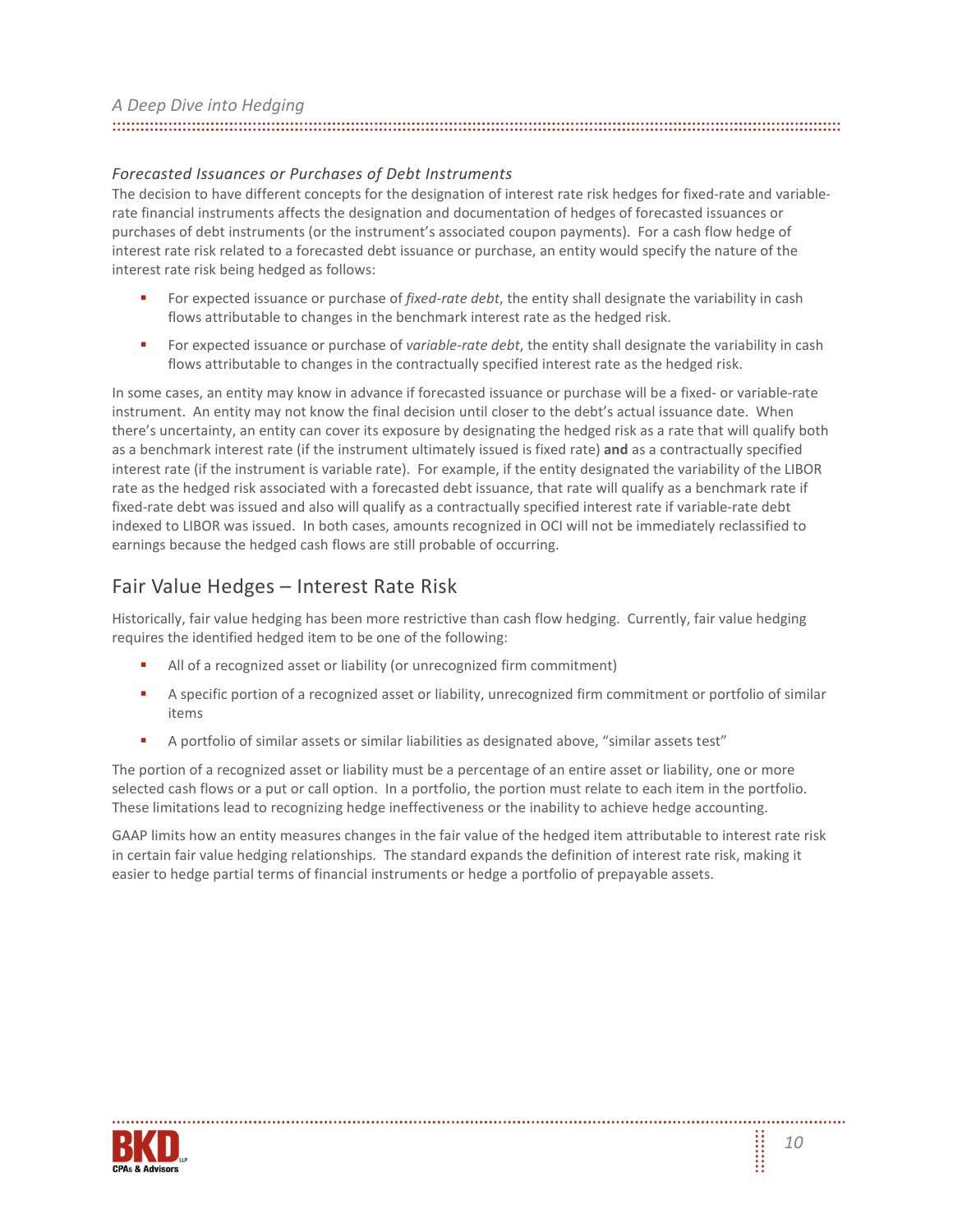| <b>Interest Rate Risk Definition</b>                                                                                                                           |                                                                                                                                                                                                                                                                                                                                                                                                                                            |  |  |  |
|----------------------------------------------------------------------------------------------------------------------------------------------------------------|--------------------------------------------------------------------------------------------------------------------------------------------------------------------------------------------------------------------------------------------------------------------------------------------------------------------------------------------------------------------------------------------------------------------------------------------|--|--|--|
| Current                                                                                                                                                        | <b>New</b>                                                                                                                                                                                                                                                                                                                                                                                                                                 |  |  |  |
| Interest rate risk is the risk of changes in a hedged<br>item's fair value or cash flows attributable to changes<br>in the designated benchmark interest rate. | For recognized variable-rate financial instruments and<br>forecasted issuances or purchases of variable-rate<br>financial instruments, interest rate risk is the risk of<br>changes in the hedged item's cash flows attributable<br>to changes in the contractually specified interest rate<br>in the agreement.                                                                                                                           |  |  |  |
|                                                                                                                                                                | For recognized fixed-rate financial instruments,<br>interest rate risk is the risk of changes in the hedged<br>item's fair value attributable to changes in the<br>designated benchmark interest rate. For forecasted<br>issuances or purchases of fixed-rate financial<br>instruments, interest rate risk is the risk of changes in<br>the hedged item's cash flows attributable to changes<br>in the designated benchmark interest rate. |  |  |  |

#### 

### Partial-Term Hedges

Current GAAP effectively prohibits partial-term fair value hedges. Today an entity must consider all of an instrument's cash flows; therefore, a partial-term hedge compared to the entire bond will most likely result in an ineffective hedge. ASU 2017-12 creates equitable treatment for partial-term fair value hedges and cash flow hedges by allowing an entity to measure the hedged item in a partial-term fair value hedge of interest rate risk by assuming the hedged item has a term that only reflects the designated cash flows being hedged. For these partialterm hedges, an entity may measure the change in the fair value of the hedged item attributable to interest rate risk using an assumed term that begins when the first hedged cash flow begins to accrue and ends when the last hedged cash flow is due and payable. The assumed maturity of the hedged item occurs on the date in which the last hedged cash flow is due and payable.

#### *Partial-Term Hedge*



## Prepayable Financial Instruments – Last-of-Layer Method

Current guidance limits portfolio hedging due to an underlying premise that hedge accounting generally should be applied to individual assets or liabilities or portions of them. Therefore, prepayment risk at an individual asset level must be considered because it has a significant effect on the fair value of fixed-rate prepayable financial instruments. This makes portfolio hedging operationally burdensome and requires frequent dedesignations and redesignations to comply with fair value hedge accounting requirements.

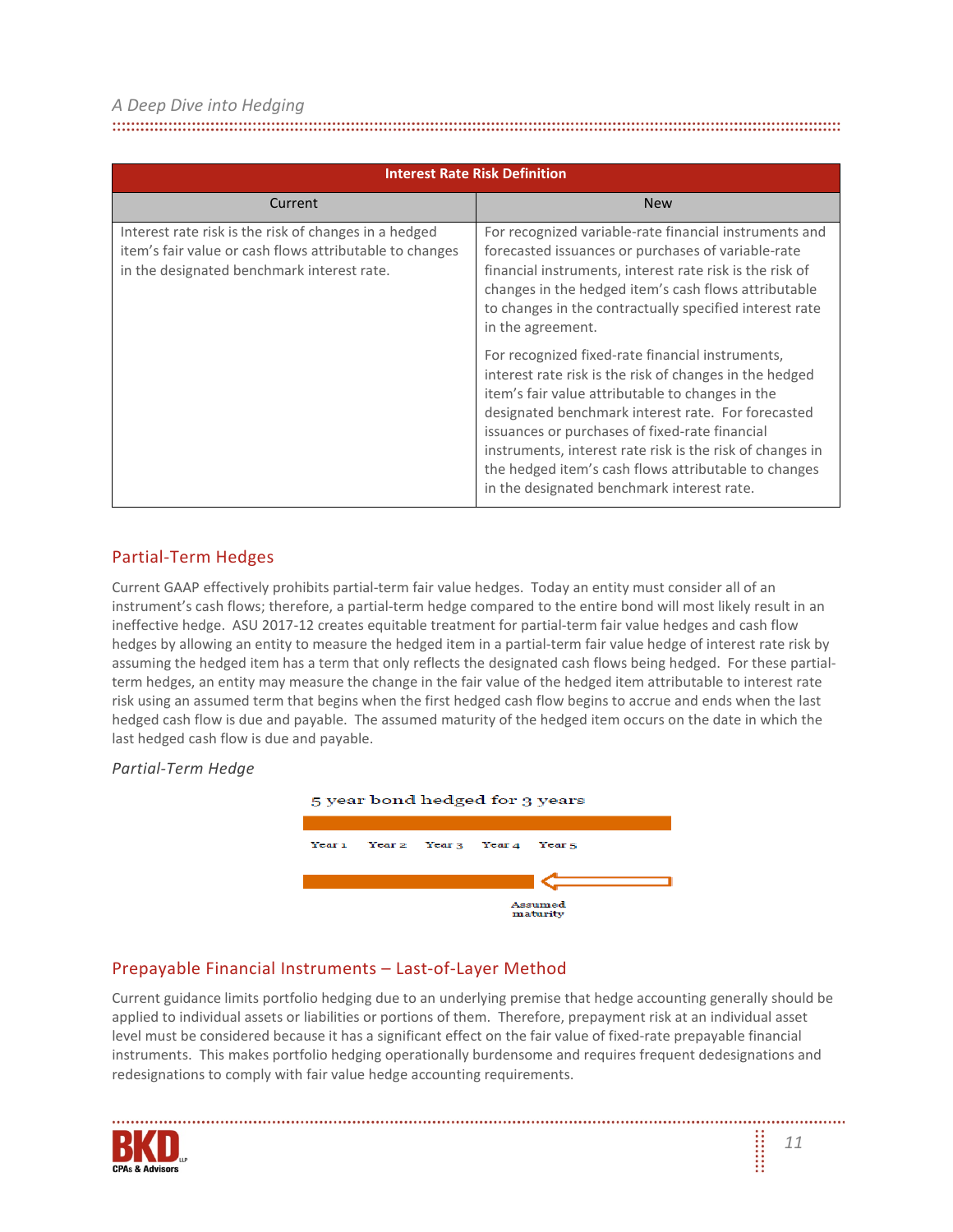#### 

FASB created a new method, last-of-layer, allowing an entity to obtain hedge accounting for closed portfolios of prepayable assets without having to incorporate the risks arising from prepayments, defaults and other factors affecting the timing and amount of cash flows into the measurement of the hedged item. An entity would need to consider only how changes in the benchmark interest rate affect a decision to settle a debt instrument before its scheduled maturity in calculating the change in fair value of the hedged item attributable to interest rate risk.

This approach could apply to a mortgage-backed security, any other beneficial interest or a portfolio of beneficial *interests collateralized by prepayable financial instruments.* 

*Last-of-Layer Method for Closed Portfolios*



The last-of-layer approach would allow an entity to designate as the hedged item the last dollar amount of either of the following:

- A prepayable asset, such as a prepayable mortgage-backed security
- A closed portfolio of prepayable assets, such as residential mortgage loans

Under this designation, prepayment risk is excluded from the measurement of the hedged item. The "last of" threshold should be set to an amount that the entity expects will be outstanding as of the hedged item's assumed maturity date. An entity would be able to assume that if prepayments occur they are first applicable to the portion of the prepayable asset or to a closed portfolio of prepayable assets that is **not** part of the designated hedged layer. On each hedge effectiveness assessment date, an entity would use its expected performance of the asset(s) to determine if the amount remaining at hedge maturity is still expected to exceed or be equal to the last of layer.

As long as the remaining balances in the portfolio are expected to be greater than the amount designated in the hedging relationship, the hedged item would remain valid. The entity would consider all prepayments, defaults, etc., to occur first on the "unhedged" layer of the porfolio. If the last layer is breached by prepayments, the hedge must be dedesignated.

An entity must make several elections so that the portfolio passes the similar assets test to be eligible for hedge accounting. An entity is required to designate the prepayable financial assets by applying the partial-term guidance, such that the assumed maturity date of the prepayable financial assets within the closed pool is identical from a hedge accounting perspective. Using the benchmark rate component of the contractual coupon cash flows when all assets have the same assumed maturity and prepayment risk does not affect the measurement of the hedged item results in all hedged items having the same benchmark rate coupon. When those elections are made, and because the portfolio is closed, a similar assets test needs to be performed only at hedge inception.

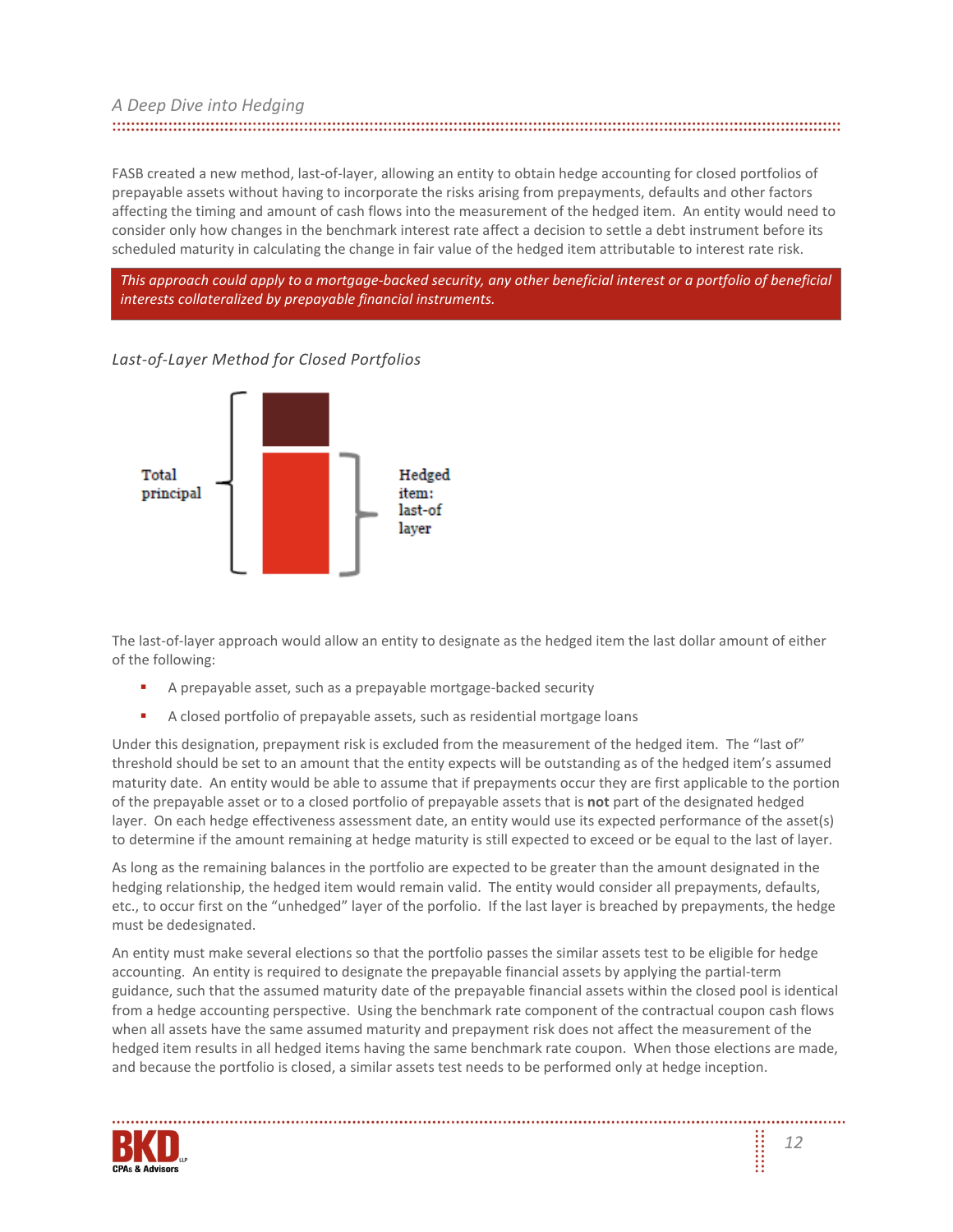In addition, all assets in the portfolio for hedge accounting purposes are considered nonamortizing and nonprepayable with the same maturity and coupon, resulting in the similar assets test being performed on a qualitative basis.

At inception and for ongoing effectiveness testing, an entity should complete and document an analysis to support its expectation that the designated last of layer is anticipated to be outstanding as of the hedged item's assumed maturity date. This analysis should incorporate the entity's current expectations of prepayments, defaults and other events affecting the timing and amount of cash flows associated with the closed portfolio of prepayable financial assets.

*FASB acknowledges that determining the balance of the hedged item anticipated to be outstanding is an estimate. Entities are not held to the probable threshold in the cash flow hedge model. As long as a reasonable process exists to support the estimate of the outstanding balance, changes in this estimate should be considered only on a prospective basis similar to how changes in estimates are considered under current GAAP.*

#### Basis Adjustments & Dedesignation

Throughout the hedging relationship's life, the basis of the hedged item needs to be adjusted for changes in interest rate risk. The ASU does not prescribe a specific method – for disclosure requirements, an entity may allocate the basis adjustment on an individual asset basis or portfolio basis using a systematic and rational method.

Partial dedesignation is permitted when expectations about the last of layer have changed such that the remaining amount expected to be outstanding at the end of the hedging relationship is less than the hedged item. Partial dedesignation is required for the amount no longer expected to be outstanding. The basis adjustment associated with the amount of the hedged item dedesignated is allocated to all remaining assets in the closed portfolio using a systematic and rational method.

When the last layer is breached, full dedesignation is required. An entity would recognize a portion of the basis adjustment immediately in earnings. The remaining outstanding basis adjustment would be allocated to all remaining individual assets in the closed portfolio using a systematic and rational method.

## Hedge Effectiveness

The changes to requirements to determine hedge effectiveness will make hedge accounting more accessible and less burdensome for companies. Hedge effectiveness is the extent to which changes in the fair value or cash flows of the hedging instrument offset changes in the fair value or cash flows of the hedged item for the hedged risk. Current GAAP contains specific requirements for initial and ongoing quantitative hedge effectiveness testing as well as strict requirements related to the specialized methods of accounting, *i.e.*, "shortcut" and "critical terms match" methods, that allow an entity to forgo quantitative hedge effectiveness assessments. The specialized hedge accounting permitted under the shortcut and critical terms match methods was retained, even though they are not widely used today. FASB felt those methods are cost-effective for entities that do not have the resources to employ a quantitative method to assess effectiveness. ASU 2017-12 modifies some of the criteria that could make this a viable option for smaller companies.

#### Initial Assessment Documentation Timing

Entities will have more time to perform the initial prospective quantitative assessment of hedge effectiveness. An entity could perform that assessment at any time after hedge designation—but no later than the quarterly effectiveness testing date—using data applicable as of the date of hedge inception.

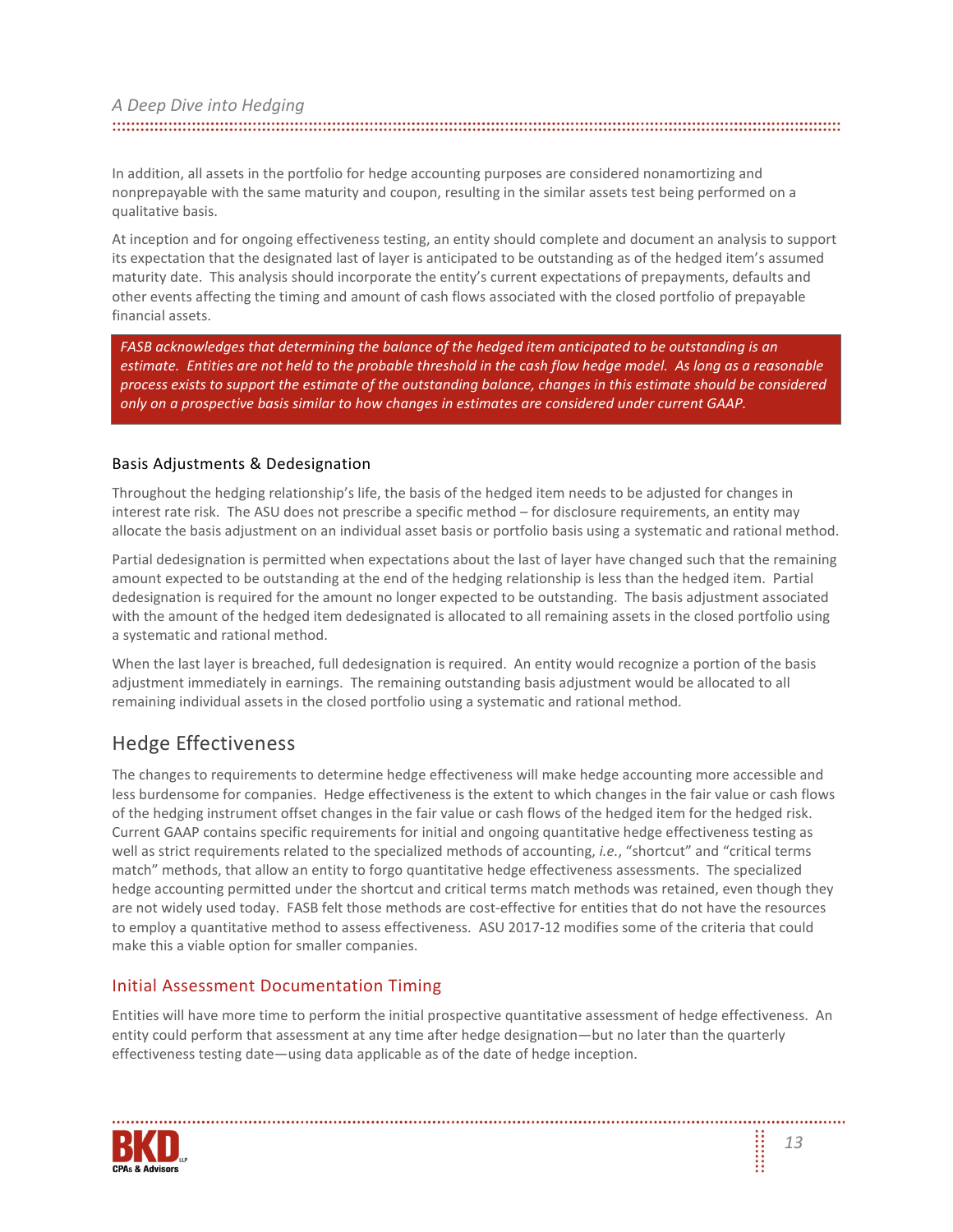| A Deep Dive into Hedging |  |
|--------------------------|--|
|                          |  |

#### Private Company Documentation & Timing Relief

A private company that is not a financial institution is exempted from providing documentation that discloses any risk management activities. Instead, it will have to prepare a "statement of intent to hedge" featuring the hedging instrument, hedged item/transaction, the potential risk of the hedged item/transaction and the method used to review effectiveness.

FASB provided additional relief on hedge documentation timing to private companies that are not financial institutions as well as certain not-for-profits (NFP) that have not issued—or are a conduit bond obligor for securities that are traded, listed or quoted on an exchange or an over-the-counter market. These entities may document the method of assessing hedge effectiveness and perform the initial quantitative effectiveness assessment and all quarterly hedge effectiveness assessments before the date on which the next interim (if applicable) or annual financial statements are available to be issued. This incremental relief does not affect the simplified hedge accounting approach for private companies.

#### *The timing requirement for all other hedge documentation is unchanged.*

#### Subsequent Qualitative Assessment

Entities are still required to make an initial quantitative effectiveness assessment at hedge inception, unless a scope exception applies, *i.e.*, shortcut method. Quantitative reassessment would be required only if changes in circumstances suggest that the hedging relationship may no longer be reasonably effective, under an accounting policy election. An entity would continue to assess effectiveness for similar hedges in a similar manner. If elected, an entity is required each quarter to verify and document that the facts and circumstances related to the hedging relationship have not changed such that the entity can assert qualitatively that the hedging relationship was and continues to be highly effective. An entity may still perform quantitative assessments on a hedge-by-hedge basis.

While not all-inclusive, the following are indicators that may—individually or in the aggregate—allow an entity to continue to qualitatively assert a hedging relationship is highly effective:

- An assessment of the factors that enabled the entity to reasonably support an expectation of high effectiveness on a qualitative basis has not changed such that the entity can continue to assert qualitatively that the hedging relationship was and continues to be highly effective.
- **There have been no adverse developments regarding the risk of counterparty default.**

If facts and circumstances change so an entity no longer can assert **qualitatively** that the hedging relationship was and continues to be highly effective, the entity shall revert to the **quantitative** effectiveness method identified in its initial hedge documentation. The quantitative assessments should begin as of the period that the facts and circumstances changed. If there is no identifiable event that led to the change in the facts and circumstances of the hedging relationship, the entity may begin performing quantitative assessments of effectiveness in the current period. An entity may resume a **qualitative** assessment if it can reasonably support an expectation of high effectiveness on a qualitative basis for subsequent periods. Management judgment will be required to determine whether a return to a qualitative assessment is approprate. The standard includes the following factors to consider:

- **EXECT** Results of the quantitative assessment of effectiveness performed for the hedging relationship
- Alignment of the critical terms of the hedging relationship. If one or more of the critical terms of the hedging instrument and the hedged item are not aligned, an entity should consider whether changes in market conditions may cause the changes in fair values or cash flows of the hedging instrument and hedged item or hedged forecasted transaction attributable to the hedged risk to diverge as a result of those differences in terms.

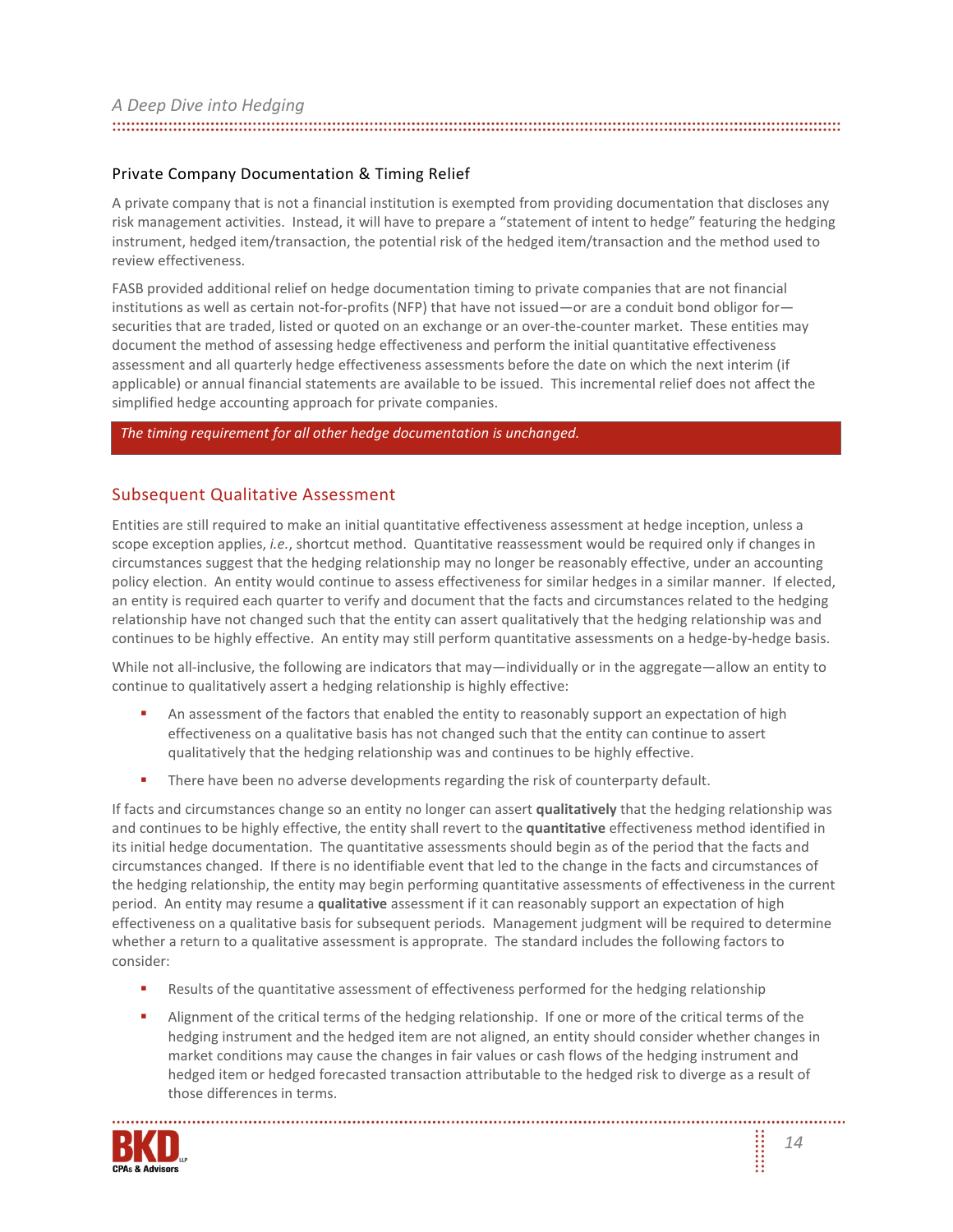- If underlyings of the hedged item and hedging instrument are different, an entity should consider the extent and consistency of the correlation between the two items. This may inform management if expected changes in market conditions could cause the changes in fair values or cash flows of the hedging instrument and the hedged item or hedged forecasted transaction attributable to the hedged risk to diverge. Management must evaluate if there is a reasonable expectation that the hedging relationship is expected to remain stable or if divergence is expected to continue or recur in the future.
- A specific event or circumstance may cause a temporary market disruption that results in an entity concluding that the facts and circumstances of the hedging relationship have changed such that it no longer can assert qualitatively that the hedging relationship was and continues to be highly effective. In those instances, if the results of the quantitative assessment of effectiveness do not significantly diverge from the results of the initial assessment of effectiveness, that market disruption should not prevent the entity from returning to qualitative testing in subsequent periods. If the results of the quantitative assessment of effectiveness do significantly diverge from the results of the initial assessment of effectiveness, the entity should continually monitor whether the temporary market disruption has been resolved when determining whether to return to qualitative testing in subsequent periods.

#### *This is a significant change from the current requirement for a quarterly quantitative reassessment.*

### Critical Terms Match

The critical terms method allows companies to comply with hedge accounting standards without having to prove quantitatively that the hedge is effective. Under this approach, the critical terms of the hedged item and hedging instrument have to be perfectly matched. The changes in the fair value and cash flow of the derivative are likely to offset those of the hedged item, both retrospectively and prospectively. If they are, companies can conclude that the changes will exactly offset. This is available only for cash flow hedges. To ensure compliance with the critical terms method, the following criteria must be met:

- The notional amounts of the derivative and hedge items are equal
- **The maturity of the derivative equals the maturity of the hedged position**
- **The underlying of the derivative matches the underlying hedged risk**
- **The fair value of the derivative is zero at inception**
- No change in counterparty credit risk
- **Critical terms must be checked at each effectiveness testing date**

Because FASB expanded hedging strategies to include changes in a contractually specified component, some flexibility was needed to prevent automatic dedesignation if the hedged risk changes. FASB concluded that in a cash flow hedge of a forecasted transaction, an entity's expectation about the terms of the transaction as established at hedge inception may change during the forecast period, but the forecasted transaction may remain **probable** of occurring and the hedging relationship may remain highly effective based on the revised terms.

In assessing whether the qualifying criteria for the critical terms match method are met for a group of forecasted transactions, an entity may assume that the hedging derivative matures at the same time as the forecasted transactions if both the derivative maturity and the forecasted transactions occur within the same 31-day time period **or** fiscal month that captures certain to-be-announced products that have a fiscal calendar convention. By specifying a time frame, companies are spared a costly qualitative assessment (see [Appendix E\)](#page-24-0).

#### *This change will make it easier to hedge a group of forecasted transactions.*

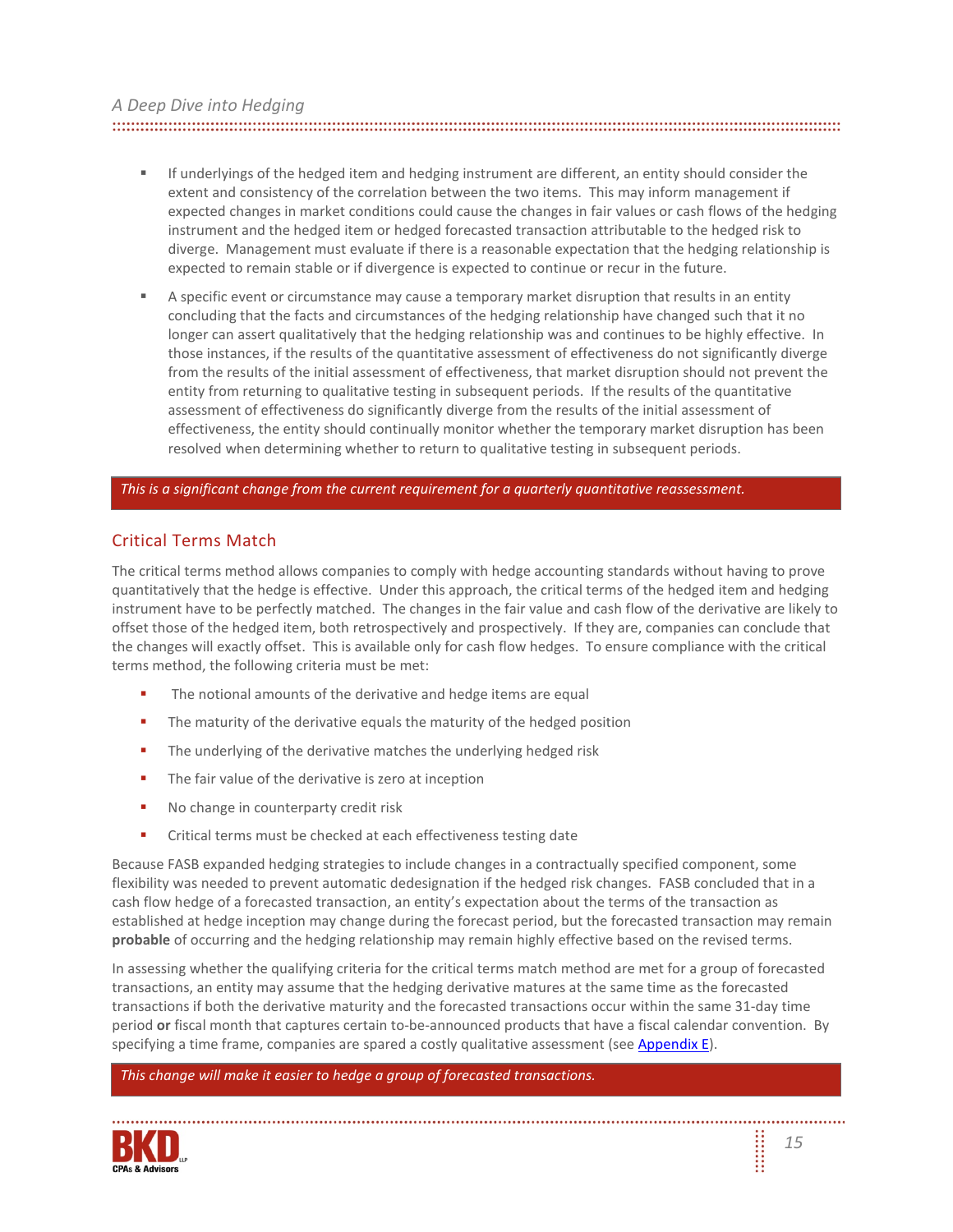| A Deep Dive into Hedging |  |
|--------------------------|--|
|                          |  |

## Shortcut Method

The shortcut method is similar to the critical terms method but only is allowed in limited cases for interest rate swaps. Effectiveness is automatically assumed to be 100 percent between the hedged risk and the derivative (no ineffectiveness), and there is no need to perform effectiveness testing retrospectively or prospectively, which saves significant time. The following items must be met before this method can be used:

- Notional amount must match between the swap and hedged item
- Fair value of the swap is zero at inception
- **Fixed rate on the swap, the index used for determining the floating rate and any spread adjustment (if** any) must remain the same over the life of the swap
- No embedded options, *e.g.*, prepay option

The incorrect use of the shortcut method frequently results in costly financial statement restatements. ASU 2017- 12 provides relief when an entity determines that the shortcut method should not have been applied, but the hedging relationship was and remains highly effective. If an entity elects to apply the shortcut method, and at some point during the life of the hedging relationship the entity determines that use of the method was not or no longer is appropriate, it may apply a long-haul method of accounting if both conditions are met:

- The entity documented at hedge inception which quantitative method it would use to assess effectiveness and measure hedge results if the shortcut method was not or no longer is appropriate during the life of the hedging relationship.
- **The hedging relationship was highly effective in achieving offsetting changes in fair value or cash flows** attributable to the hedged risk for the periods in which the shortcut criteria were not met.

There are a couple of situations when the shortcut method would not be applicable at a date after hedge inception:

- An entity did not meet the shortcut method criteria at inception of the hedging relationship because all of the terms of the hedging relationship required to be matched were not. In this case, an entity should perform quantitative assessments of effectiveness for all periods since hedge inception.
- An entity met all shortcut criteria at hedge inception, but a term of the hedged item or hedging instrument changed after hedge inception that prevented the shortcut method criteria from being met from that point forward. In this situation, quantitative assessments of effectiveness should be performed only for the periods in which a term of the hedging instrument or hedged item changed that resulted in the shortcut criteria no longer being met. However, if an entity is unable to identify the period in which the shortcut criteria ceased to be met, it is required to perform quantitative effectiveness assessments for all periods since hedge inception. FASB concluded that the terms of the hedged item and hedging instrument used to perform the assessment of effectiveness should be those existing as of the date that the shortcut criteria ceased to be met.

*These changes make it less likely that a misapplication of the shortcut method for a highly effective hedge will result in restated financials, compared to current GAAP – a mismatch between the change in the fair value of the hedging instrument and the hedged item attributable to the hedged risk, as assessed under the specified quantitative method, likely will be immaterial to each prior reporting period and in the aggregate.*

The shortcut method **cannot** be applied to any of the following hedging relationships:

**Those hedging interest rate risk that involve hedging instruments other than interest rate swaps** 

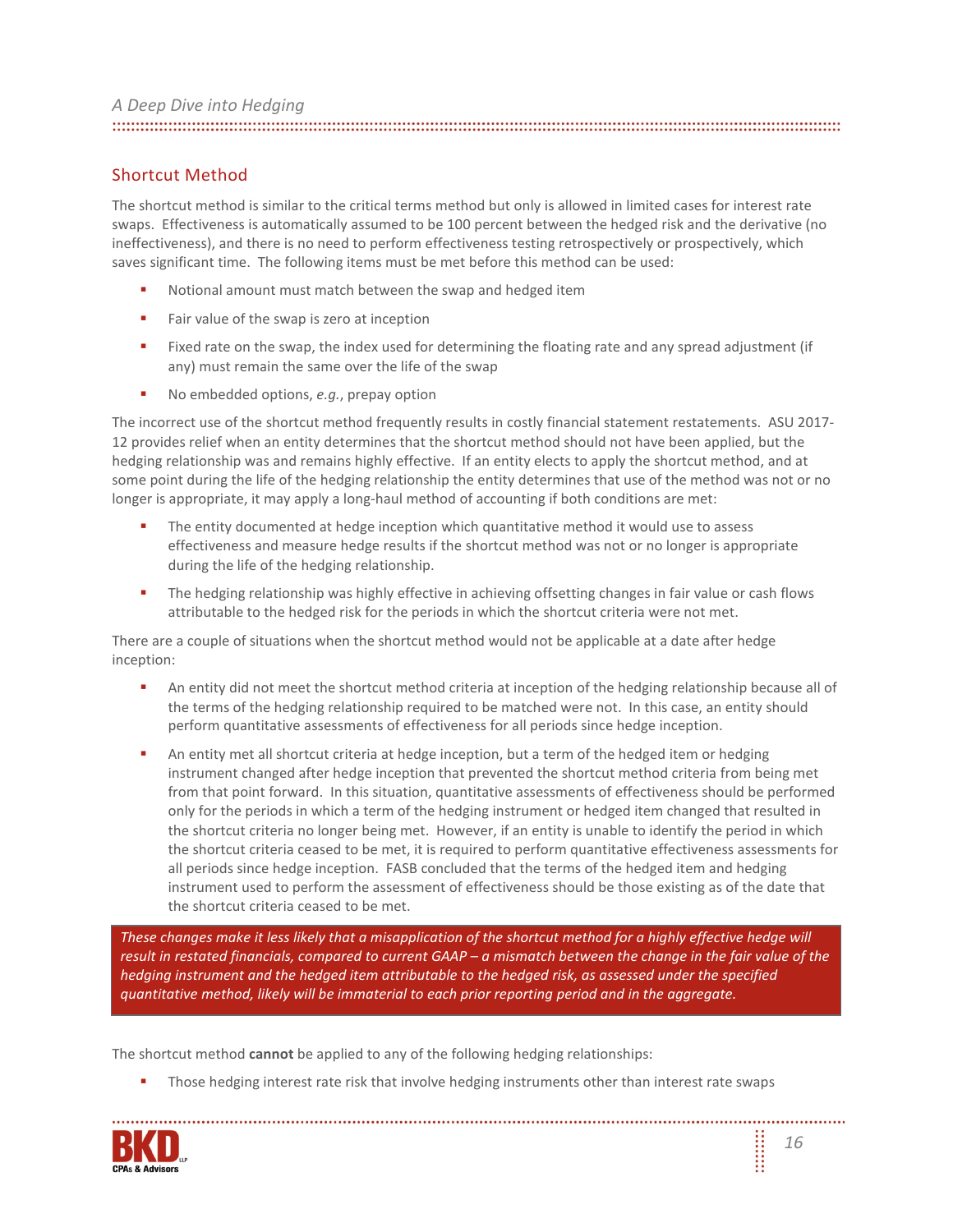**For fair value hedges, those that involve hedged risks other than the risk of changes in fair value** attributable to changes in the designated benchmark interest rate

For cash flow hedges, those that involve hedging relationships in which the contractually specified interest rate of a recognized interest-bearing asset or liability does not match the interest rate index of the variable leg of the interest rate swap

- **Those that do not involve a recognized interest-bearing asset or liability**
- A cash flow hedge of a forecasted transaction, even if an entity determines that all critical terms of the hedging instrument and the hedged forecasted transaction are matched

## Excluded Components

#### Recognition

Currently, companies are allowed to exclude changes in fair value related to time value, *i.e.*, option premiums and forward points from the assessment of hedge effectiveness. If an entity elects to exclude those components, their changes in value must be recognized currently in earnings. Topic 815 is silent on income statement presentation of these excluded components.

ASU 2017-12 offers a new accounting election for recognition of excluded components. Entities would be permitted to use a systematic and rational method to amortize the initial value of an excluded component into earnings over the life of the hedging instrument. If elected, any difference between the change in fair value of the excluded component and amounts recognized under the systematic and rational method is recognized in OCI. The standard also allows, as an accounting policy election, to apply a mark to market through earnings approach. For fair value and cash flow hedges, an entity should present amounts related to excluded components that are recognized in earnings in the same income statement line item that is used to present the earnings effect of the hedged item. For net investment hedges, the amendments do not specify a required presentation for excluded components.

| <b>Recognition of Excluded Components</b> |                        |                       |                                                                                                                                                                                                                                                                                                                                                                 |                                                                                                                                                                          |
|-------------------------------------------|------------------------|-----------------------|-----------------------------------------------------------------------------------------------------------------------------------------------------------------------------------------------------------------------------------------------------------------------------------------------------------------------------------------------------------------|--------------------------------------------------------------------------------------------------------------------------------------------------------------------------|
| Method                                    | Current<br><b>GAAP</b> | <b>ASU</b><br>2017-12 | <b>Recognition &amp; Measurement</b>                                                                                                                                                                                                                                                                                                                            | I/S Presentation                                                                                                                                                         |
| Amortization                              |                        |                       | Excluded component measured at fair value.<br>Initial value of excluded component recognized in<br>earnings through a systematic and rational<br>approach over the hedging instrument's life.<br>Accumulated OCI is adjusted each period for the<br>difference between the change in fair value of the<br>excluded component and the amount remaining<br>in OCI | Fair value and cash<br>flow hedges,<br>presentation in<br>same income<br>statement line item<br>as hedged item<br>(maybe multiple)<br>line items).<br>For net investment |
| Mark to<br>Market                         |                        |                       | Excluded component measured at fair value.<br>Initial value of excluded component recognized in<br>earnings through periodic changes in fair value                                                                                                                                                                                                              | hedges, no<br>presentation<br>guidance                                                                                                                                   |

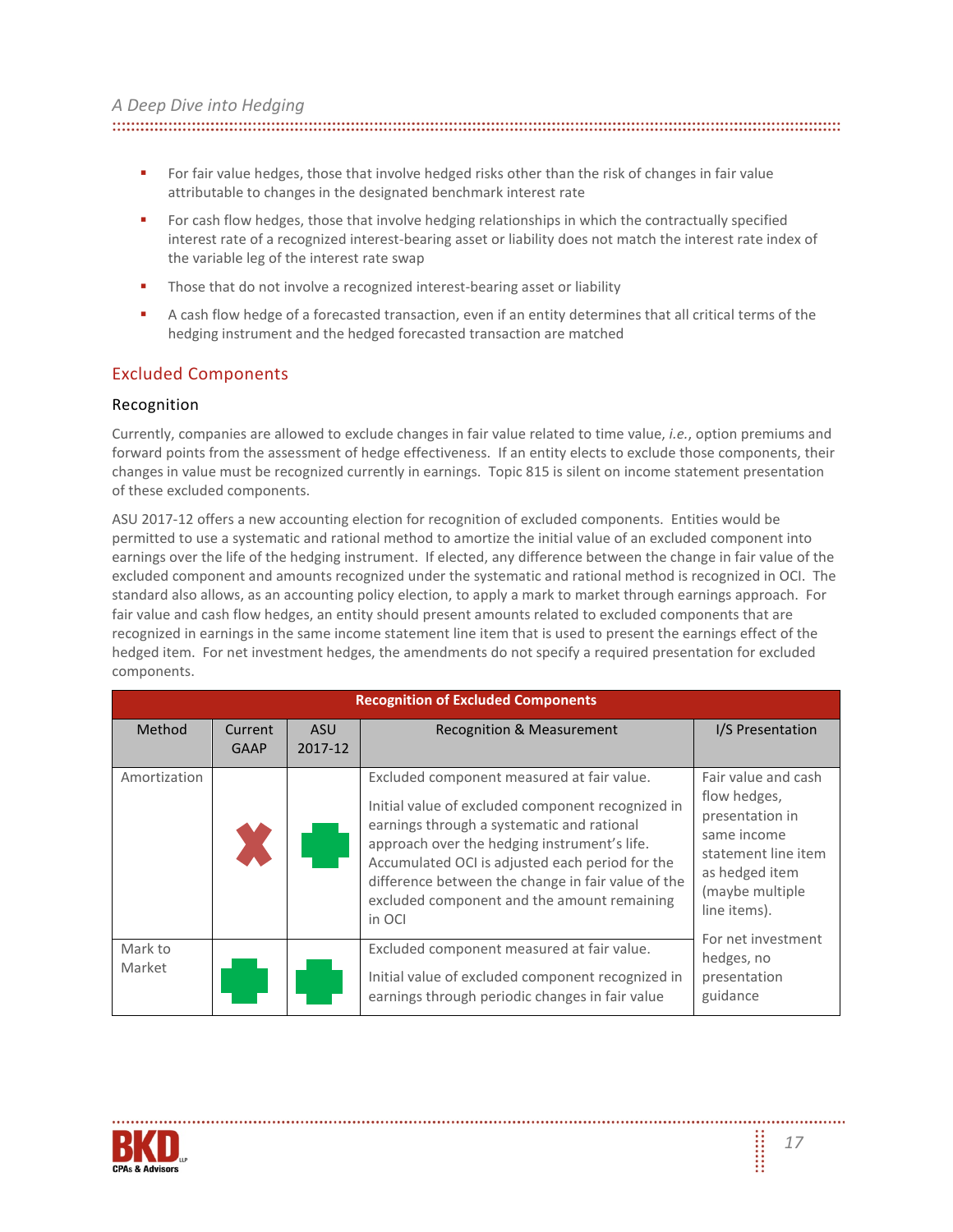#### Derecognition

When a hedging relationship is discontinued and an amortization approach is used, the changes in fair value of excluded components recorded in accumulated OCI would be released to earnings consistent with existing GAAP for each respective type of hedging relationship, specifically:

- For a cash flow hedge in which the hedged forecasted transaction is still probable of occurring, at the time that the hedged forecasted transaction affects earnings
- For a fair value hedge, consistent with how fair value hedge basis adjustments are recognized in earnings for the related hedged item

Disclosure is required for the difference between the change in fair value of an excluded component and the initial value of that excluded component recognized in earnings under a systematic and rational method.

#### Cross-Currency Basis Spread

The cross-currency basis spread is a component used in the valuation of cross-currency basis swaps. It is the liquidity premium of one currency over the other that is added to the floating rate of one of the legs of the swap. ASU 2017-12 adds cross-currency basis spread to the list of excluded components for assessing hedge effectiveness. Currently, companies are only allowed to exclude changes in fair value related to time value (option premiums and forward points). This will benefit a company issuing fixed-rate debt in a foreign currency that uses a cross-currency swap to convert it back to floating functional currency debt.

## Recognition & Presentation

ASU 2017-12 updates both measurement and presentation guidance to better align the recognition and reporting of the effects of the hedging instrument with the hedged item. Current GAAP provides special hedge accounting only for the hedge portion deemed to be "highly effective" and requires an entity to separately reflect the amount by which the hedging instrument does not offset the hedged item, which is referred to as the "ineffective" amount. This is difficult for financial statement users to understand and for preparers to explain. Under the new guidance, for qualifying fair value, cash flow and net investment hedges, entities would no longer separately measure and report hedge ineffectiveness. In addition, an entity would report the entire effect of the hedging instrument in the same income statement line item in which the earnings effect of the hedged item is reported.

ASU 2017-12 does not prescribe income statement presentation for cash flow hedges with a missed forecast, in which the hedged forecasted transaction is probable of not occurring. GAAP is retained for net investment hedges that do not prescribe presentation of excluded components because presenting those amounts together with the earnings effect of the hedged item in a net investment hedge could result in presentation in a line item such as "gain or loss on the sale of subsidiary." However, the sale or liquidation of a subsidiary may not have occurred in the current period, may not occur within a reasonable time period or may not occur at all.

*Financial institutions noted that net interest income and net interest margin are key performance indicators used internally and externally, and these amendments could distort these widely used metrics.*

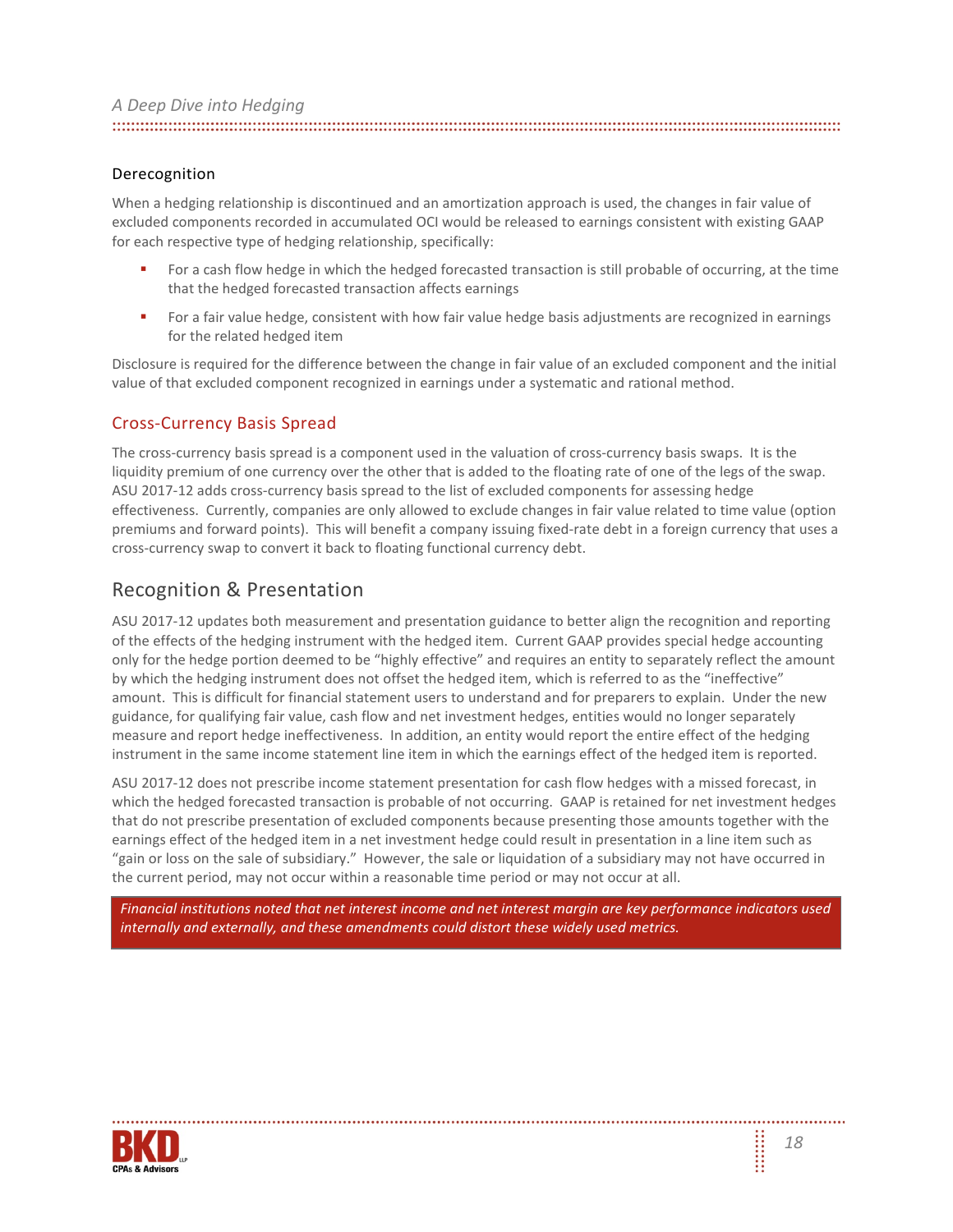| <b>ASU 2017-12 Presentation &amp; Measurement Summary</b> |                |                                                                                          |  |  |  |
|-----------------------------------------------------------|----------------|------------------------------------------------------------------------------------------|--|--|--|
| Item                                                      | Type of Hedge  |                                                                                          |  |  |  |
|                                                           | Net Investment | Cash Flow                                                                                |  |  |  |
| Ineffectiveness<br>measurement                            | earnings       | Changes in included component's fair value in<br>OCI, recognize when hedged item affects |  |  |  |
| Included component<br>presentation                        |                | Same income statement line item as hedged item                                           |  |  |  |
| <b>Excluded</b> component<br>presentation                 | Not specified  | Same income statement line item as hedged item                                           |  |  |  |

## Disclosures

The objectives of current derivative disclosure requirements remain unchanged. They enable users of an entity's financial statements to understand the following:

- How and why an entity uses derivative instruments (and nonderivative hedging instruments)
- **How an entity accounts for its derivative instruments (and nonderivative hedging instruments) and** related hedged items
- **How derivative instruments (and nonderivative hedging instruments) and related hedged items affect an** entity's financial position, financial performance and cash flows

The amendments would modify some current disclosures, most notably revising the tabular disclosure for fair value and cash flow hedges to focus on the effect of hedge accounting on income statement line items and eliminating the requirement to disclose ineffectiveness. Entities would be required to disclose the cumulative basis adjustment of fair value hedges, in addition to the current period amount. Certain additional dislosures are required for hedge relationships designated under the last-of-layer method.

## Last of Layer

An entity is required to disclose the carrying amount of the hedged assets or liabilities, which allows it to disclose the amortized cost basis of the closed portfolio(s) linked to last-of-layer method hedging relationships or the hedged item for non-last-of-layer method hedging relationships. Given the unique nature of the last-of-layer method, the following information is required to be disclosed separately:

- The amortized cost basis of the closed portfolio(s) of prepayable financial assets or the beneficial interest(s)
- The amount that represents the hedged item(s), *i.e.*, the designated last of layer
- The basis adjustment associated with the hedged item(s), *i.e.*, the designated last of layer

## Transition Disclosures

An entity shall provide the required disclosures within Topic 250 on accounting changes and error corrections, including the nature of and reason for the change in accounting principle and the cumulative effect of the change on the opening balance of each affected financial statement line item.

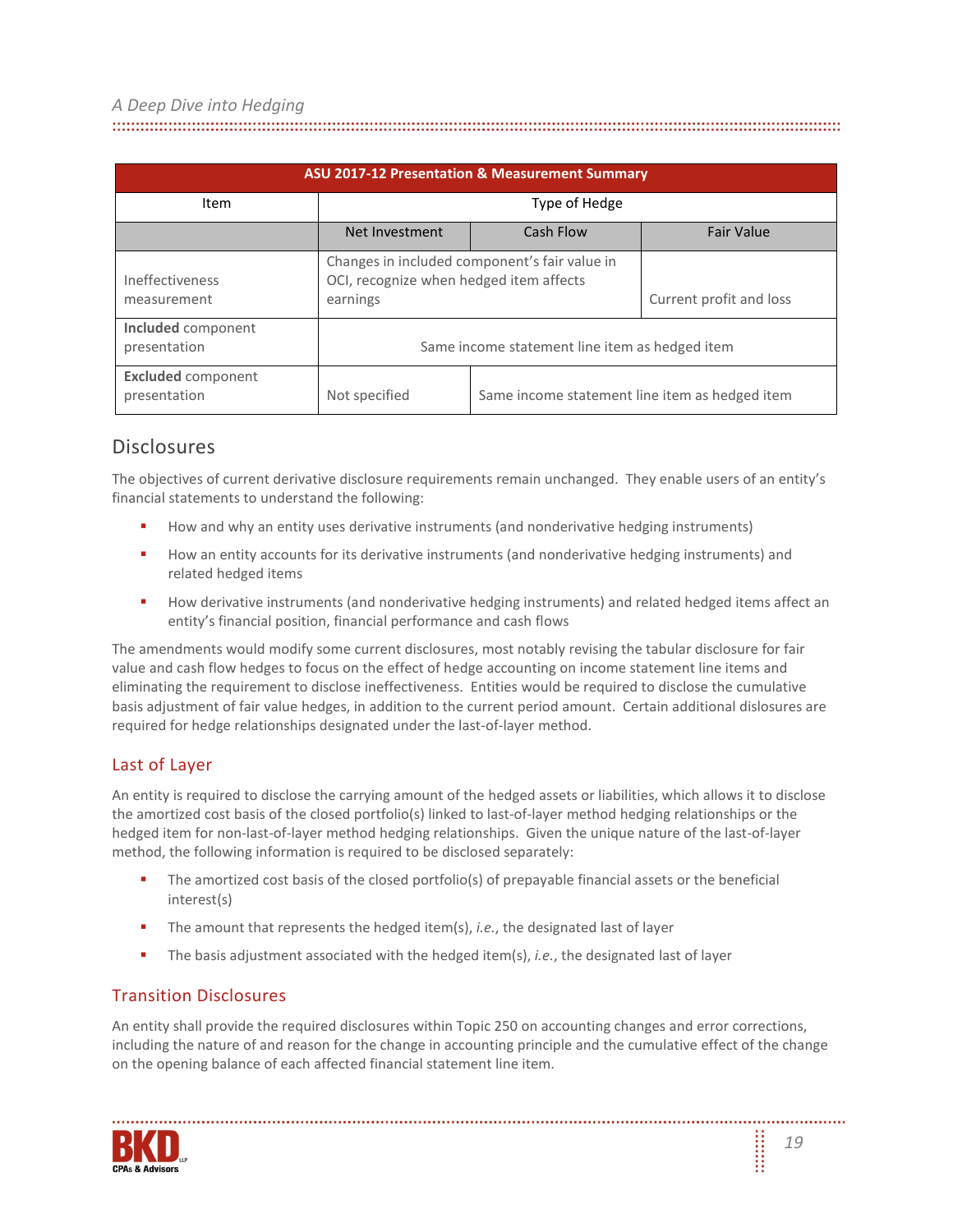# **Transition**



The amendments related to presentation and disclosure would be applied prospectively. All other changes should be applied on a modified retrospective basis with a cumulative-effect adjustment to the opening balance of retained earnings. Entities would apply the guidance to all hedging relationships existing on the adoption date, including hedging relationships in which the hedging instrument has not expired or been sold, terminated or exercised or the entity has not removed the designation of the hedging relationship.

## Transition Elections

Certain **one-time** elections are offered to allow entities to apply these amendments to existing hedging relationships. For private companies that are not financial institutions and NFPs that have not issued—or are a conduit bond obligor for—securities that are traded, listed or quoted on an exchange or an over-the-counter market, the transition elections shall be determined before the next interim or annual financial statements are available to be issued. For all other entities, the elections above shall be determined before the first quarterly effectiveness assessment date after the adoption date.

## Fair Value Hedges

#### *Interest Rate Risk*

 An entity may modify the measurement methodology for a prepayable financial instrument or partialterm hedge without dedesignation of the hedging relationship. When making this election, the benchmark rate component of the contractual coupon cash flows shall be determined as of the hedging relationship's original inception date. The cumulative effect of applying this election shall be recognized as an adjustment to the basis adjustment of the hedged item recognized on the balance sheet with a corresponding adjustment to the opening balance of retained earnings as of the initial application date. If the change in the measurement methodology is based on the benchmark rate component of the contractual coupon cash flows, an entity may elect to dedesignate a portion of the hedged item and reclassify the basis adjustment associated with the portion of the hedged item dedesignated to the opening balance of retained earnings as of the initial application date.

#### *Currency Risk*

 For existing fair value hedges in which FX risk is the hedged risk or one of the hedged risks and a currency swap is the hedging instrument, an entity may, without dedesignation, modify its hedge documentation to exclude the cross-currency basis spread component of the currency swap from the assessment of hedge effectiveness and recognize the excluded component through an amortization approach. The cumulative effect of applying this election shall be recognized as an adjustment to accumulated OCI with a corresponding adjustment to the opening balance of retained earnings as of the initial application date.

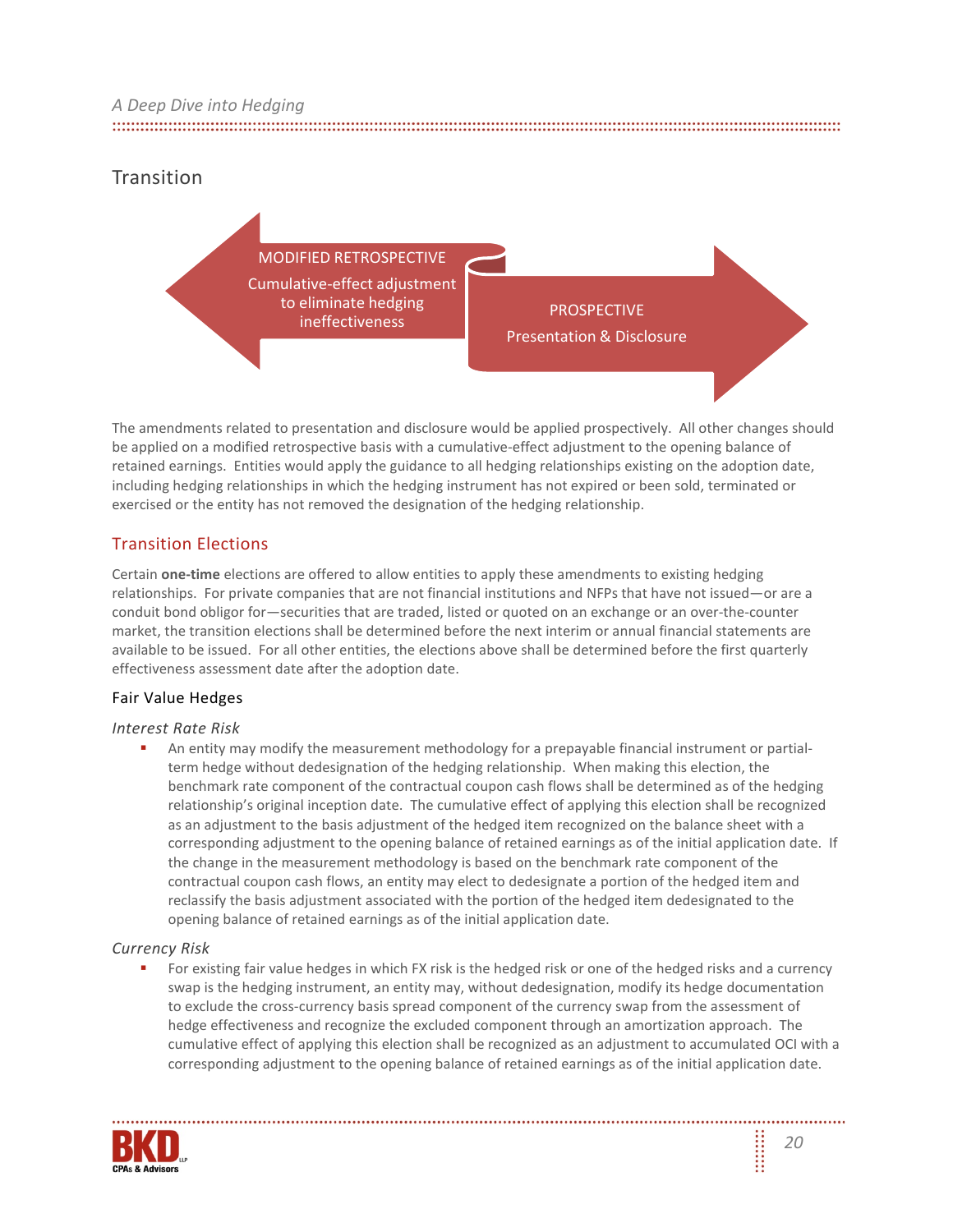#### Excluded Components

An entity may modify the recognition model for the excluded component from a mark-to-market approach to an amortization approach without dedesignation of the hedging relationship. The cumulative effect of applying this election shall be recognized as an adjustment to accumulated OCI with a corresponding adjustment to the opening balance of retained earnings as of the initial application date.

#### Hedge Documentation

An entity may modify documentation without dedesignating an existing hedging relationship for the following:

- Switch from quantitative to qualitative assessment for subsequent prospective and retrospective effectiveness assessments
- Update documentation for the shortcut method to include which long-haul method it would use if the use of the shortcut method was not or no longer is appropriate

#### Cash Flow Hedges

For existing cash flow hedges in which the hedged risk is designated as the variability in total cash flows that meet the requirements to designate as the hedged risk the variability in cash flows attributable to changes in a contractually specified component or contractually specified interest rate, an entity may:

- Modify the hedging relationship, without dedesignation, to specify the hedged risk is the variability in the contractually specified component or contractually specified interest rate
- Create the terms of the instrument used to estimate changes in the value of the hedged risk in the assessment of effectiveness on the basis of market data as of the inception of the hedging relationship

### Held-to-Maturity – Available-for-Sale Classification

An entity may reclassify a debt security from held-to-maturity (HTM) to available-for-sale (AFS) if the debt security is eligible to be hedged under the last-of-layer method. Any unrealized gain or loss at the date of the transfer shall be recorded in accumulated OCI.

*Frequently financial institutions classify beneficial interests in the HTM category rather than AFS because the*  collateral's prepayment features make fair value hedge accounting difficult to obtain. With the introduction of the last-of-layer method, applying the fair value hedging model for beneficial interests will be less burdensome. *This will benefit financial institutions.*

#### Other Transition Guidance

#### SIFMA

If an entity is hedging the total price risk of a tax-exempt security and wishes to designate SIFMA in a benchmark hedge of interest rate risk, it would need to dedesignate and immediately redesignate the hedging relationship. Transition relief is provided so that an entity would not have to carry forward the basis adjustment from the dedesignated relationship (a hedge of total price risk) into the redesignated relationship (a hedge of the changes in fair value attributable to changes in the benchmark interest rate). The cumulative basis adjustment would be amortized to earnings on a level-yield basis over the life of the hedge.

#### Similar Assets Test

The standard provides relief so that an entity is not required to apply the "similar" guidance when comparing hedging relationships executed before and after the adoption date for any of the following:

Amending documentation elections for the shortcut method

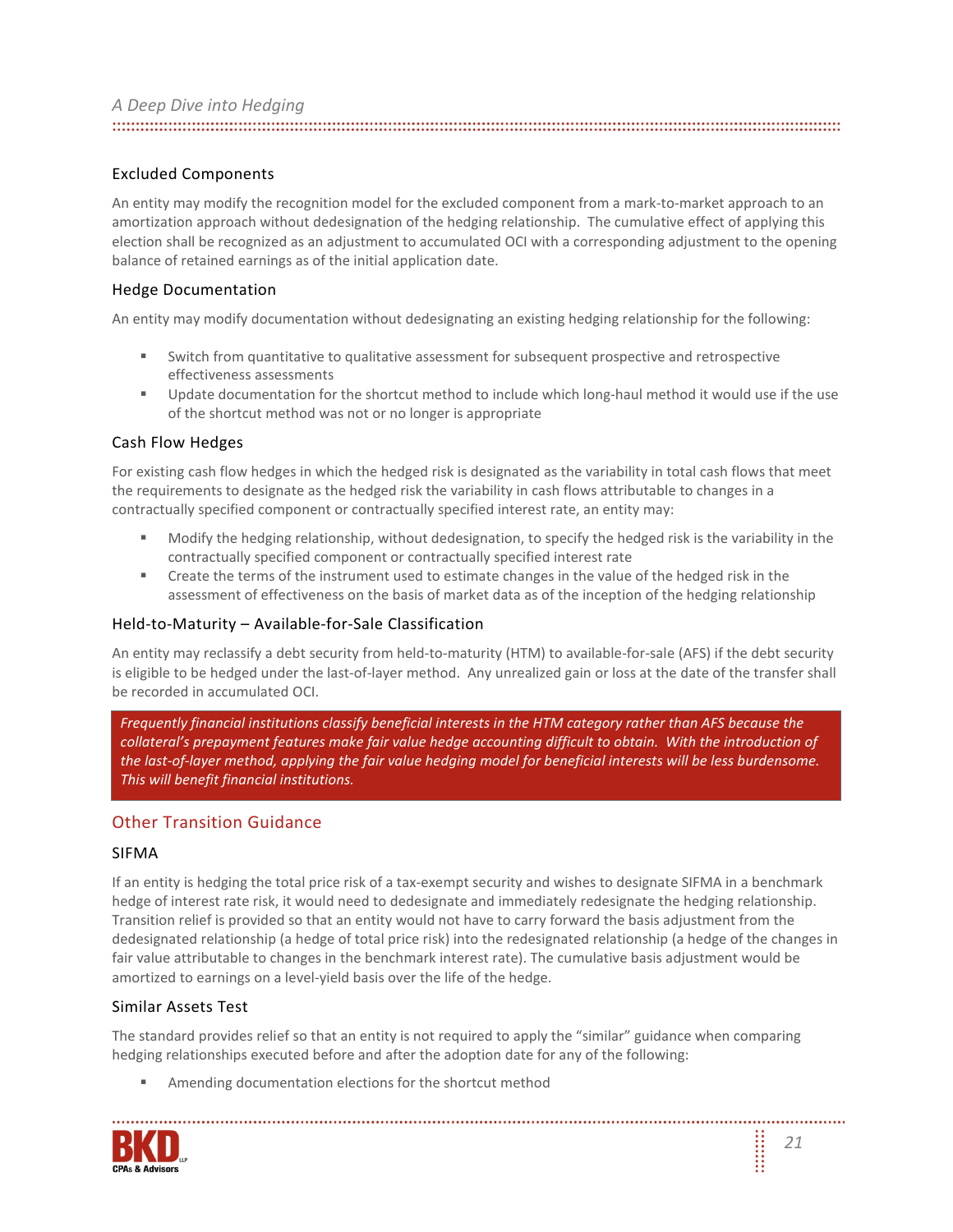- **BED 20** Designating the hedge risk as the variability in cash flows attributable to changes in a contractually specified component or interest rate
- **Electing an amortization approach for excluded components**

# Effective Date



The amendments will be effective for public business entities for fiscal years beginning after December 15, 2018, and interim periods therein. For all other entities, the amendments are effective for fiscal years beginning after December 15, 2019, and interim periods within fiscal years beginning after December 15, 2020. Entities may early adopt as of the standard's issuance date.

BKD can help entities prepare for the new standard by identifying key changes that may have the most effect on existing hedges, assessing potential new hedging strategies and determining transition election and timing.

| Contributor       |
|-------------------|
| Anne Coughlan     |
| Director          |
| 317.383.4000      |
| acoughlan@bkd.com |

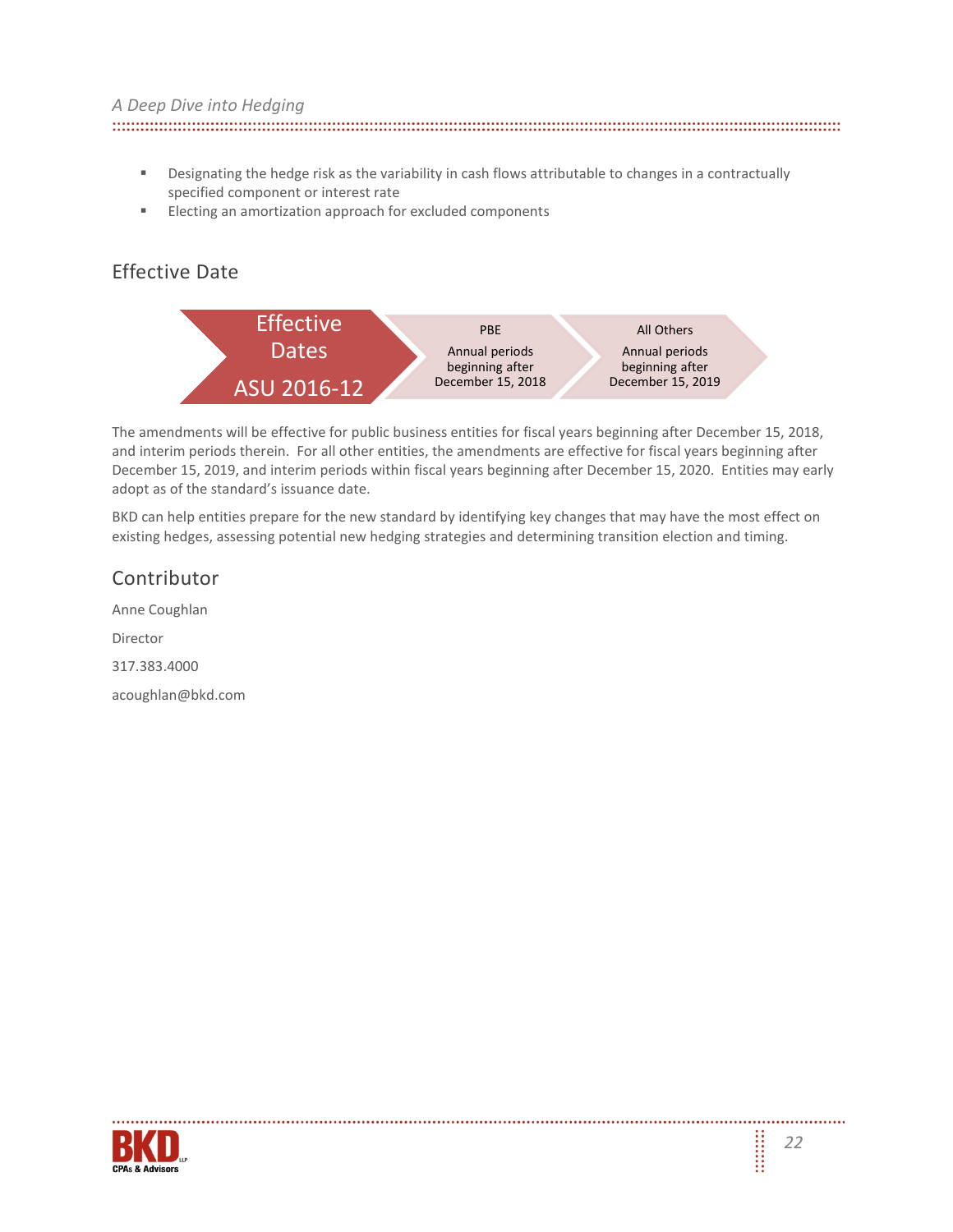| A Deep Dive into Hedging |  |
|--------------------------|--|
|                          |  |
|                          |  |

# <span id="page-22-0"></span>Appendix A – Variable Price Component of a Purchase Contract as Hedged Item

An entity enters into a contract that requires it to pay a total contract price based on the VWX sugar index on the purchase date plus a variable basis differential related to transportation costs. The entity may use a derivative instrument whose underlying is the price of sugar or any other underlying for which the derivative would be highly effective in achieving offsetting cash flows in a cash flow hedge of its forecasted purchases under the contract. The entity may designate as the risk being hedged the risk of changes in the cash flows relating to all changes in the purchase price of the items being acquired under the contract. The entity also may designate the variability in cash flows attributable to changes in the contractually specified component (VWX sugar index) as the hedged risk. In both scenarios, the entity must determine that all the criteria for cash flow hedges are satisfied, including that the hedging relationship is highly effective in achieving offsetting cash flows attributable to the hedged risk during the term of the hedge.

# <span id="page-22-1"></span>Appendix B – Contractually Specified Component in a Not-Yet-Existing Contract

Entity A's objective is to hedge the variability in cash flows attributable to changes in a contractually specified component in forecasted purchases of a specified quantity of soybeans on various dates during June 20X1. Entity A has executed contracts to purchase soybeans only through the end of March 20X1. Entity A's contracts to purchase soybeans typically are based on the ABC soybean index price plus a variable basis differential representing transportation costs. Entity A expects that the forecasted purchases during June 20X1 will be based on the ABC soybean index price plus a variable basis differential.

On January 1, 20X1, Entity A enters into a forward contract indexed to the ABC soybean index that matures on June 30, 20X1. The forward contract is designated as a hedging instrument in a cash flow hedge in which the hedged item is documented as the forecasted purchases of a specified quantity of soybeans during June 20X1. As of the date of hedge designation, Entity A expects the contractually specified component that will be in the contract once it is executed to be the ABC soybean index. Entity A documents as the hedged risk the variability in cash flows attributable to changes in the contractually specified ABC soybean index in the not-yet-existing contract. On January 1, 20X1, Entity A determines that all requirements for cash flow hedge accounting are met and that the other requirements will be met in the contract once executed.

As part of its normal process of assessing whether it remains probable that the hedged forecasted transactions will occur, on March 31, 20X1, Entity A determines that the forecasted purchases of soybeans in June 20X1 will occur but that the price of the soybeans to be purchased will be based on the XYZ soybean index rather than the ABC soybean index. As of March 31, 20X1, Entity A begins assessing the hedge effectiveness of the hedging relationship on the basis of the changes in cash flows associated with the forecasted purchases of soybeans attributable to variability in the XYZ soybean index. Because the hedged forecasted transactions, *i.e.*, purchases of soybeans, are still probable of occurring, Entity A may continue to apply hedge accounting if the hedging instrument (indexed to the ABC soybean index) is highly effective at achieving offsetting cash flows attributable to the revised contractually specified component (the XYZ soybean index). On April 30, 20X1, Entity A enters into a contract to purchase soybeans throughout June 20X1 based on the XYZ soybean index price plus a variable basis differential representing transportation costs.

If the hedging instrument is not highly effective at achieving offsetting cash flows attributable to the revised contractually specified component, the hedging relationship must be discontinued. As long as the hedged forecasted transactions, *i.e.*, the forecasted purchases of the specified quantity of soybeans, are still probable of occurring, Entity A would reclassify amounts from accumulated OCI to earnings when the hedged forecasted transaction affects earnings. The reclassified amounts should be presented in the same income statement line item as the earnings effect of the hedged item. Immediate reclassification of amounts from accumulated OCI earnings would be required only if it becomes probable that the hedged forecasted transaction *i.e.*, the purchases of the specified quantity of soybeans in June 20X1, will not occur.

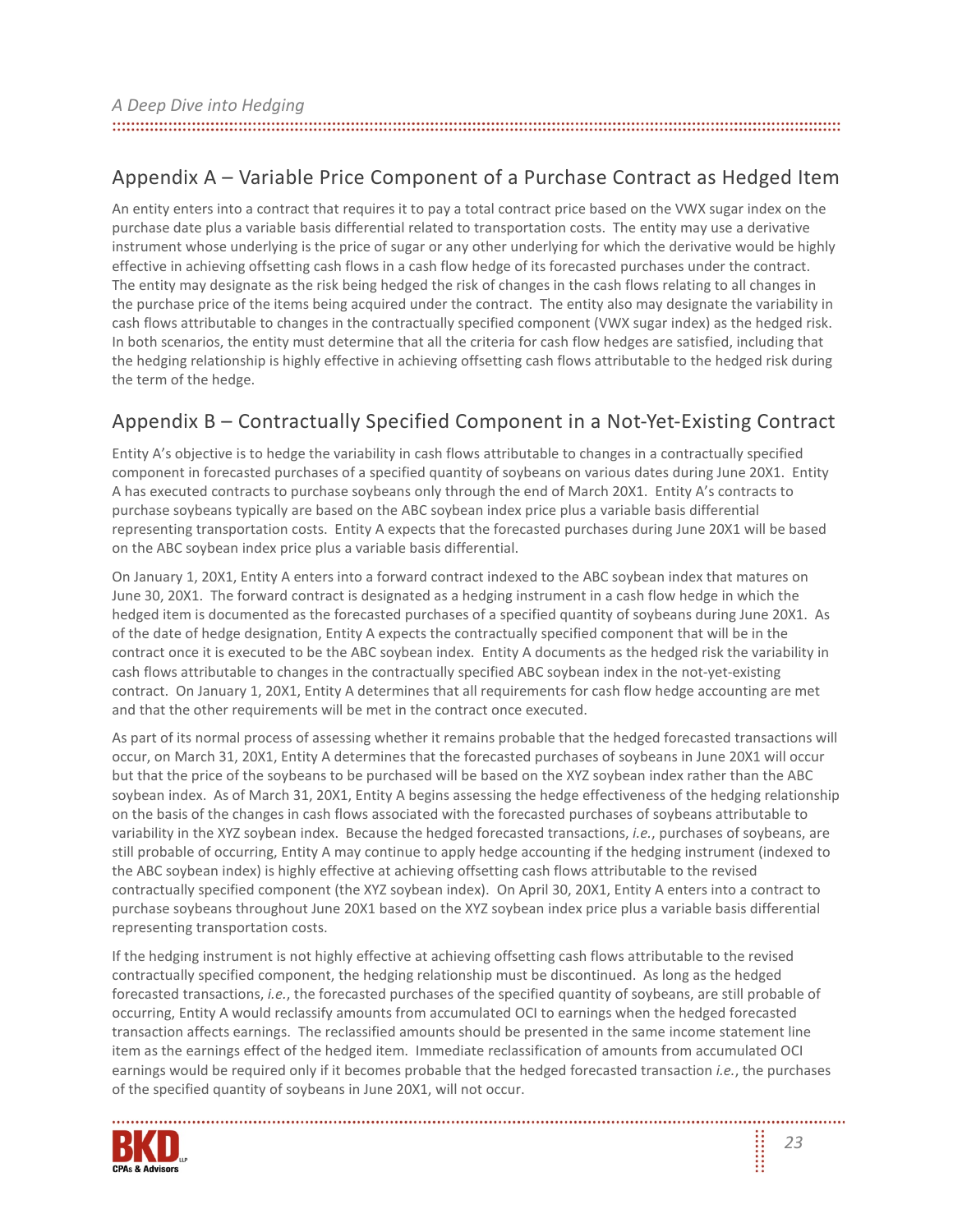A pattern of determining that hedged forecasted transactions are probable of not occurring would call into question both an entity's ability to accurately predict forecasted transactions and the propriety of applying cash flow hedge accounting in the future for similar forecasted transactions.

# Appendix C – Documentation When the Critical Terms of the Hedging Instrument & Hedged Forecasted Transaction Match

On January 1, 20X1, Entity A, a U.S. dollar (USD) functional currency entity, executes a forward contract to hedge a portion of its exposure to Canadian dollar- (CAD) denominated forecasted sales expected to occur in December 20X1. Entity A determines that all the critical terms of the hedging instrument and hedged forecasted transaction match. It documents the hedging relationship concurrently with the execution of the forward contract as follows:

- Risk management objective: To hedge against movements in the USD/CAD exchange rate that will affect the USD value of future CAD sales
- Hedged forecasted transaction: The first CAD 500,000 sales in December 20X1
- **Hedging instrument: FX forward contract to sell CAD 500,000 and receive USD 400,000 on December 31,** 20X1. The fair value of the forward contract at hedge inception is zero.
- Method of assessing hedge effectiveness: Entity A will assess the effectiveness on a qualitative basis at hedge inception. The critical terms of the hedging instrument and hedged forecasted transaction can be considered to match because the notional amounts and underlyings of the hedging instrument and hedged forecasted transaction are the same and the forecasted sales are expected to occur in the same fiscal month as the maturity date of the hedging instrument. Therefore, the hedge is expected to be perfectly effective. Subsequent assessments of effectiveness will be performed by verifying and documenting whether the critical terms of the hedging instrument and hedged forecasted transaction have changed during the period in review and whether it remains probable that the counterparty to the hedged item and hedged forecasted transactions will not default. If there are no such changes in critical terms or counterparty credit risk, Entity A will continue to conclude that the hedging relationship is perfectly effective.

# Appendix D – Effectiveness of Cash Flow Hedge of a Forecasted Purchase of Inventory with a Forward Contract

Assume the entity elected to perform subsequent quarterly hedge effectiveness assessments on a quantitative basis and all hedge documentation requirements were satisfied.

Entity G forecasts the purchase of 500,000 pounds of Brazilian coffee for U.S. dollars in six months. The agreement outlining purchase terms between Entity G and its supplier contains a contractually specified component referencing a Brazilian coffee index denominated in U.S. dollars. Entity G designates the variability in cash flows related to its forecasted purchase of Brazilian coffee attributable to changes in the contractually specified component (Brazilian coffee index) as the hedged risk. Rather than acquire a derivative instrument based on Brazilian coffee, Entity G enters into a six-month forward contract to purchase 500,000 pounds of Colombian coffee for U.S. dollars and designates the forward contract as a hedging instrument in a cash flow hedge of the variability in cash flows attributable to changes in the contractually specified Brazilian coffee index component of its forecasted purchase of Brazilian coffee.

Entity G bases its assessment of hedge effectiveness and measure on changes in forward prices, with the resulting gain or loss discounted to reflect the time value of money. Both at inception and on an ongoing basis, Entity G could assess the effectiveness of the hedge by comparing changes in the expected cash flows from the Colombian coffee forward contract with the expected net change in cash outflows attributable to changes in the contractually

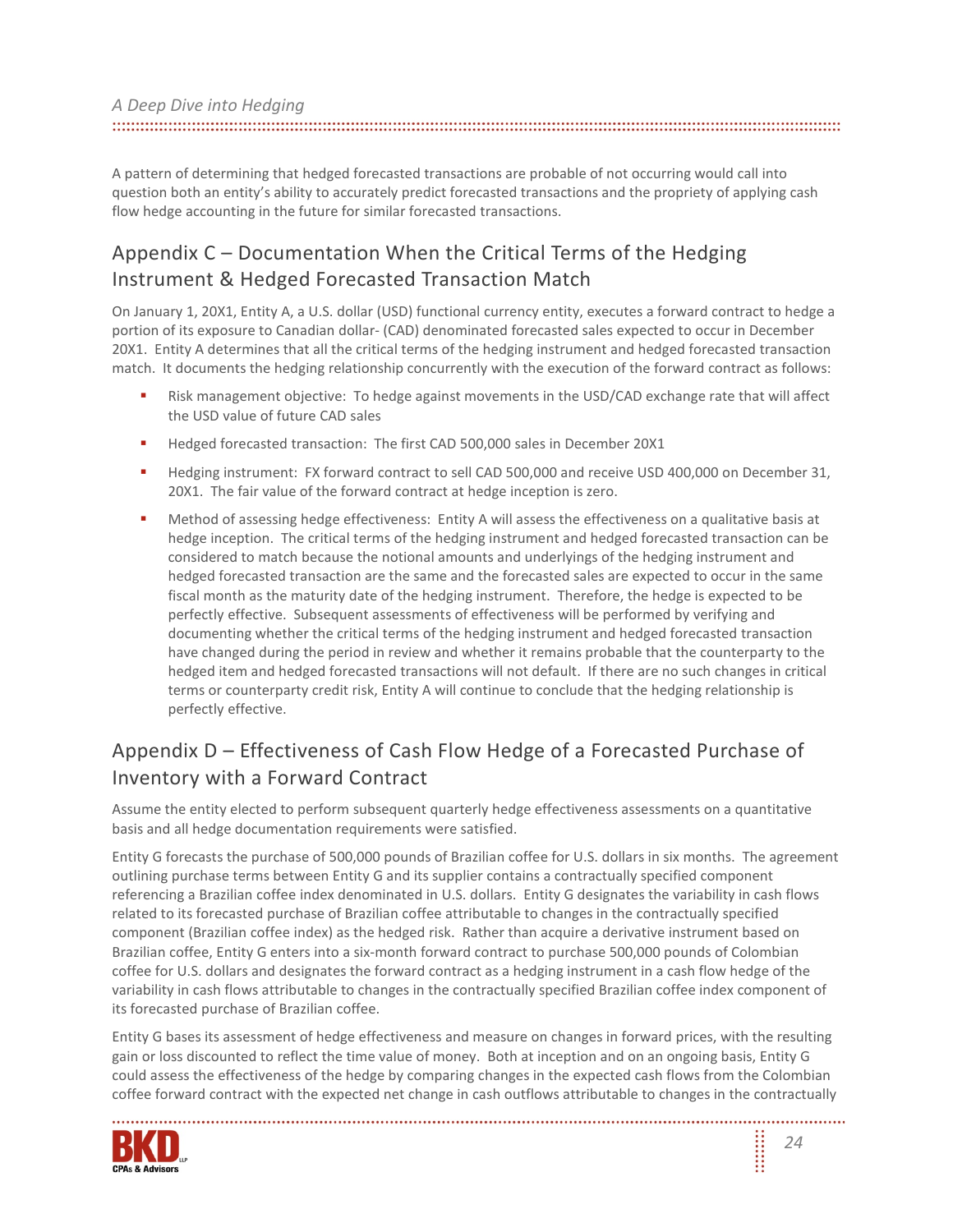| A Deep Dive into Hedging |  |
|--------------------------|--|
|                          |  |
|                          |  |

specified component for purchasing the Brazilian coffee for different market prices. (A simpler method that should produce the same results would consider the expected future correlation of the prices of Brazilian and Colombian coffee, based on the correlation of those prices over the past six-month period.)

In assessing hedge effectiveness on an ongoing basis, Entity G also must consider the extent of offset between the change in expected cash flows on its Colombian coffee forward contract and the expected net change in expected cash flows for the forecasted purchase of Brazilian coffee attributable to changes in the contractually specified component. Both changes would be measured on a cumulative basis for actual changes in the forward price of the respective coffees during the hedge period.

Because the only difference between the forward contract and forecasted purchase relates to the type of coffee (Colombian versus Brazilian), Entity G could consider the changes in the cash flows on a forward contract for Brazilian coffee to be a measure of perfectly offsetting changes in cash flows for its forecasted purchase of Brazilian coffee. For example, for given changes in the U.S. dollar prices of six-month and three-month Brazilian and Colombian contracts, Entity G could compute the effect of a change in the price of coffee on the expected cash flows of its forward contracts on Colombian and Brazilian coffee as follows:

#### Estimate of Change in Cash Flows

#### Forward price of Colombian and Brazilian coffee

|                                  | <b>Forward Contract</b> | <b>Forward Contract</b> |
|----------------------------------|-------------------------|-------------------------|
|                                  | on Colombian Coffee     | on Brazilian Coffee     |
| At hedge inception-6-month price | \$2.54                  | \$2.43                  |
| 3 months later-3-month price     | \$2.63                  | \$2.53                  |
| Cumulative change in price-gain  | \$0.09                  | \$0.10                  |
| × 500,000 pounds of coffee       | × 500,000               | $\times 500,000$        |
| Estimate of change in cash flows | \$45,000                | \$50,000                |

Using the amounts above, Entity G could evaluate effectiveness three months into the hedge on its first subsequent quarterly effectiveness assessment testing date by comparing the \$45,000 change on its Colombian coffee contract with what would have been a perfectly offsetting change in cash flow for its forecasted purchase the \$50,000 change on an otherwise identical forward contract for Brazilian coffee. Entity G concludes that the hedging relationship would be highly effective, and it would record the \$45,000 change in the fair value of the forward contract on Colombian coffee in OCI.

# <span id="page-24-0"></span>Appendix E – Assessing Effectiveness of a Cash Flow Hedge of a Forecasted Purchase of Inventory with a Forward Contract (Contractually Specified Component)

This example illustrates the application of the guidance in Subtopic 815-20 and this Subtopic for assessing effectiveness for a cash flow hedge of a forecasted purchase of inventory with a forward contract for which the hedged risk is variability in cash flows attributable to changes in a contractually specified component. Assume the entity elects to perform subsequent assessments of hedge effectiveness on a quantitative basis using a cumulativedollar-offset approach and all hedge documentation requirements were satisfied at inception.

Entity J manufactures keys for door locks on buildings and cars. The keys are cut from sheets of metal called key plates. Entity J primarily purchases its key plates from Supplier 1 as needed. Supplier 1 and Entity J have an